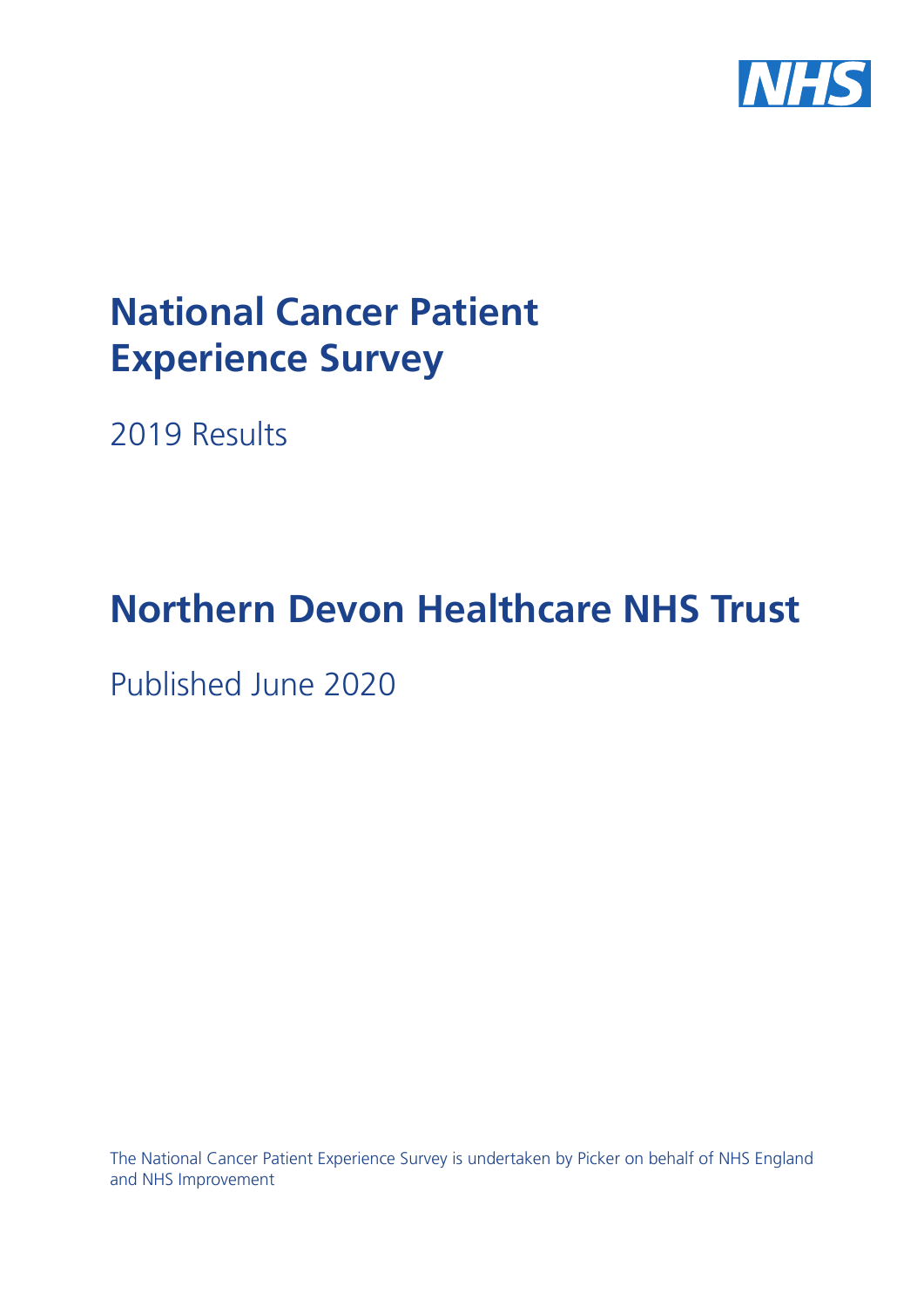# **Executive Summary** Case Mix Adjusted scores

### **Cancer Dashboard Questions**

The following seven questions are included in phase 1 of the Cancer Dashboard developed by Public Health England and NHS England:

Q61. Patient's average rating of care scored from very poor to very good

| $\overline{0}$ | $\overline{2}$                                                | 3 | 4 | 5 | 6 | 7 | 8   | 9 | 10                                                                                            |
|----------------|---------------------------------------------------------------|---|---|---|---|---|-----|---|-----------------------------------------------------------------------------------------------|
|                |                                                               |   |   |   |   |   | 8.8 |   |                                                                                               |
| 2%             |                                                               |   |   |   |   |   |     |   | Q18. Patient definitely involved as much as they wanted in decisions about care and treatment |
|                |                                                               |   |   |   |   |   |     |   | Q19. Patient given the name of a CNS who would support them through their treatment           |
|                | Q20. Patient found it very or quite easy to contact their CNS |   |   |   |   |   |     |   |                                                                                               |
| $88\%$         |                                                               |   |   |   |   |   |     |   | Q39. Patient always felt they were treated with respect and dignity while in hospital         |
|                | leaving hospital                                              |   |   |   |   |   |     |   | Q41. Hospital staff told patient who to contact if worried about condition or treatment after |
| 62%            | treatment                                                     |   |   |   |   |   |     |   | Q55. General practice staff definitely did everything they could to support patient during    |

### **Questions Outside Expected Range**

|                                                                                                                       |            | Case Mix Adjusted Scores   |                            |                   |
|-----------------------------------------------------------------------------------------------------------------------|------------|----------------------------|----------------------------|-------------------|
|                                                                                                                       | 2019 Score | Lower<br>Expected<br>Range | Upper<br>Expected<br>Range | National<br>Score |
| Q2. Patient thought they were seen as soon as necessary                                                               | 88%        | 79%                        | 88%                        | 84%               |
| Q20. Patient found it very or quite easy to contact their CNS                                                         | 91%        | 79%                        | 91%                        | 85%               |
| Q27. Beforehand, patient had all the information needed about the operation                                           | 100%       | 93%                        | 100%                       | 96%               |
| Q43. Patient definitely found hospital staff to discuss worries or fears during their outpatient<br>or day case visit | 78%        | 64%                        | 77%                        | 71%               |
| O50. Patient given enough information about whether chemotherapy was working in a<br>completely understandable way    | 76%        | 59%                        | 76%                        | 68%               |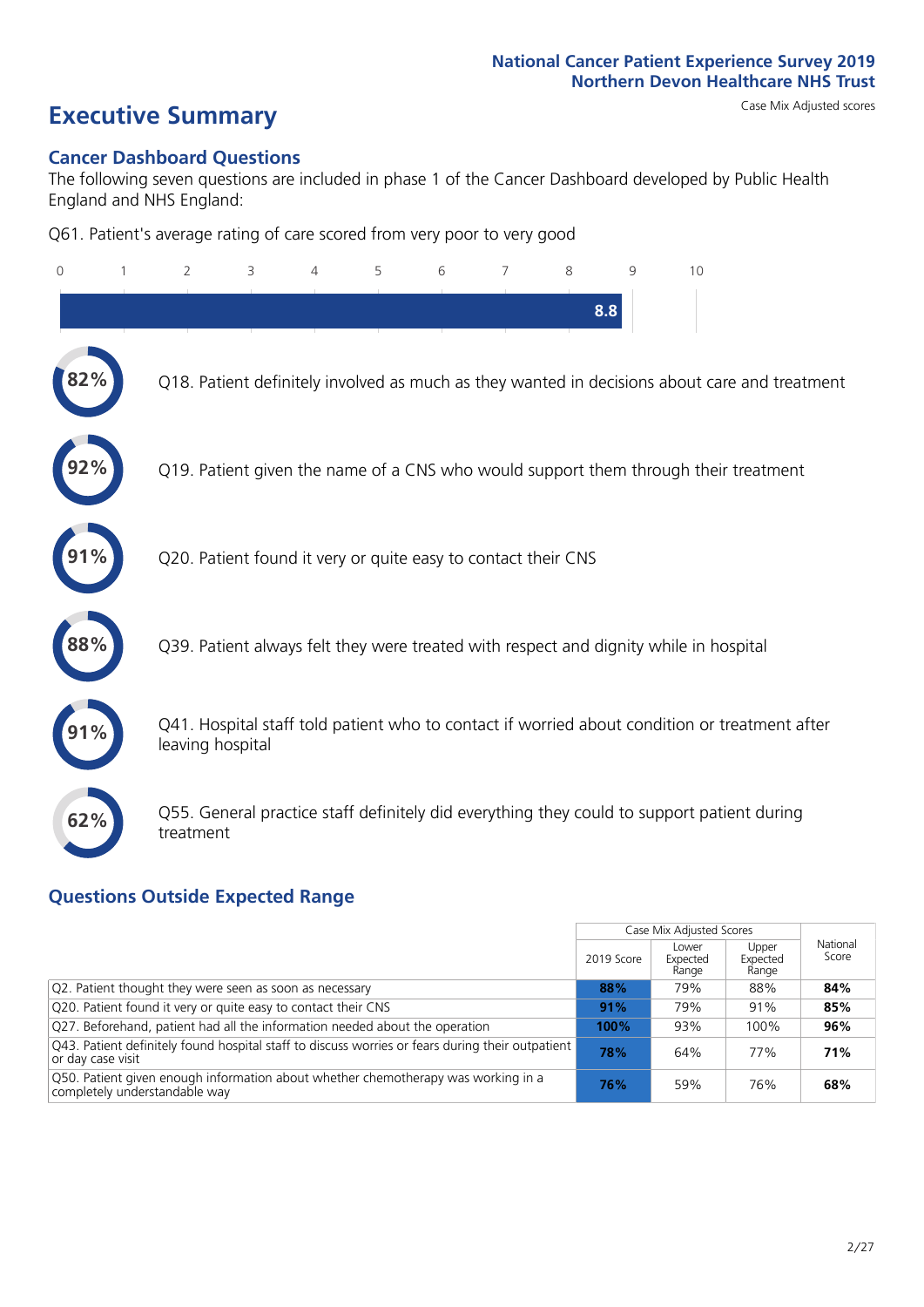# **Introduction**

The National Cancer Patient Experience Survey 2019 is the ninth iteration of the survey first undertaken in 2010. It has been designed to monitor national progress on cancer care; to provide information to drive local quality improvements; to assist commissioners and providers of cancer care; and to inform the work of the various charities and stakeholder groups supporting cancer patients.

The survey was overseen by a national Cancer Patient Experience Advisory Group. This Advisory Group set the principles and objectives of the survey programme and guided questionnaire development. The survey was commissioned and managed by NHS England. The survey provider, Picker, is responsible for designing, running and analysing the survey.

The 2019 survey involved 143 NHS Trusts. Out of 111,366 people, 67,858 people responded to the survey, yielding a response rate of 61%.

# **Methodology**

### **Eligibility, fieldwork and survey methods**

The sample for the survey included all adult (aged 16 and over) NHS patients, with a confirmed primary diagnosis of cancer, discharged from an NHS Trust after an inpatient episode or day case attendance for cancer related treatment in the months of April, May and June 2019. The fieldwork for the survey was undertaken between December 2019 and March 2020.

As in the previous four years, the survey used a mixed mode methodology. Questionnaires were sent by post, with two reminders where necessary, but also included an option to complete the questionnaire online. A Freephone helpline and email was available for respondents to opt out, ask questions about the survey, enable them to complete their questionnaire over the phone and provide access to a translation and interpreting facility for those whose first language was not English.

### **Case-mix adjustment**

Both unadjusted and adjusted scores are presented in this report. Case-mix adjusted scores allows us to account for the impact that differing patient populations might have on results. By using the case-mix adjusted estimates we can obtain a greater understanding of how a Trust is performing given their patient population. The factors taken into account in this case-mix adjustment are gender, age, ethnic group, deprivation, and tumour group.

### **Scoring methodology**

Fifty-two questions from the questionnaire are scored as these questions relate directly to patient experience. For all but one question (Q61), scores are presented as the percentage of positive responses out of all scored responses. For Q61, respondents rate their overall care on a scale of 0 to 10, of which the average was calculated for this question's presented score. The percentages in this report have been rounded to the nearest percentage point. Therefore, in some cases the figures do not appear to add up to 100%.

### **Statistical significance**

In the reporting of 2019 results, appropriate statistical tests have been undertaken to identify unadjusted scores for which the change over time is 'statistically significant'. Thirty-seven scored questions in 2019 have been compared with those of 2018 and a statistically significant change between the two years has been reported where identified.

For the scored questions that are comparable beyond 2018, statistically significant change over the five years has also been reported where identified. A statistically significant difference means that the change in the result is very unlikely to have occurred by sampling variation.

### **Suppression**

### **Question-level suppression**

For scores where the base size per question is  $<$ 21, the score will be suppressed and replaced with an asterisk (\*). The base size will include neutral response options.

### **Double suppression**

If any group within a particular sub-group breakdown (such as the tumour group breakdown) has <21 responses, then the figure for this particular group is suppressed and replaced with an asterisk (\*). If there is only one group within the sub-group breakdown that has <21 respondents, and is therefore suppressed, the group with the next lowest number of respondents is also supressed and replaced with an asterisk (\*) (regardless if it is greater than or less than 21).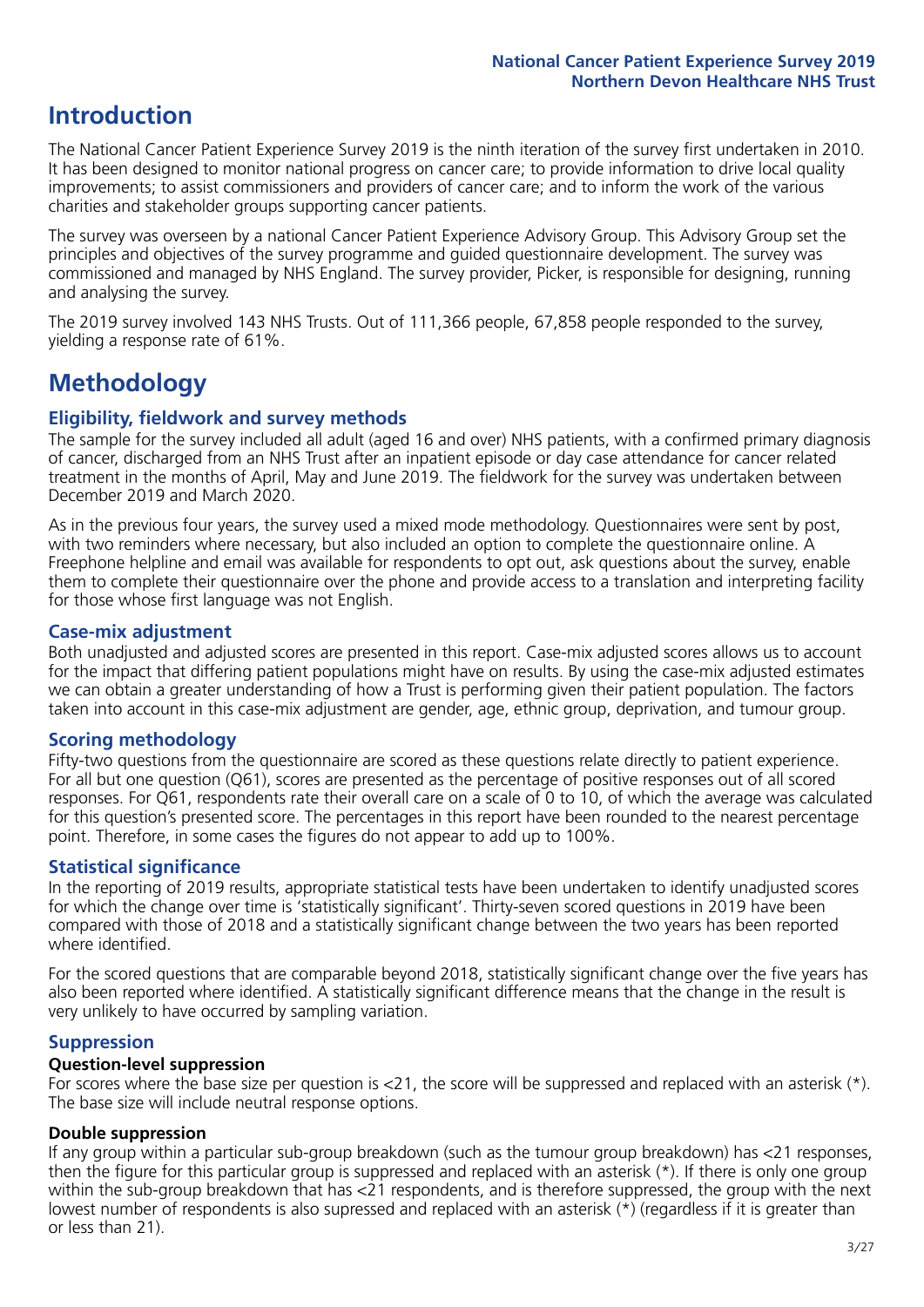# **Understanding the results**

This report shows how this Trust scored for each question in the survey, compared with national results and previous year's results. It is aimed at helping individual Trusts to understand their performance and identify areas for local improvement. Below is a description of the type of results presented within this report and how to understand them.

### **Expected range charts**

The expected range charts in this report show a bar with the lowest and highest score received for each question nationally. Within this bar, an expected range is given (in grey) and a black diamond represents the actual score for this Trust.

Trusts whose score is above the upper limit of the expected range (in the dark blue) are positive outliers, with a score statistically significantly higher than the national mean. This indicates that the Trust performs better than what Trusts of the same size and demographics are expected to perform. The opposite is true if the score is below the lower limit of the expected range (in the light blue); these are negative outliers. For scores within the expected range (in the grey), the score is what we would expect given the Trust's size and demographics.

### **Comparability tables**

The comparability tables show the 2018 and 2019 unadjusted scores for this Trust for each scored question. If there is a significant change from 2018 and 2019 or overall from 2015 to 2019, an arrow will be presented for the direction of change. The adjusted 2019 score will also be presented for each scored question along with the lower and upper expected range and national score. Scores above the upper limit of the expected range will be highlighted dark blue, scores below the lower limit of the expected range will be highlighted light blue, and scores within the lower and upper limit of the expected ranges will be highlighted grey.

### **Tumour type tables**

The tumour type tables show the unadjusted scores for each scored question for each of the 13 tumour groups. The national score for that tumour group is also shown. Unadjusted scores for the same tumour type across different Trusts may not be comparable, as they do not account for the impact that differing patient populations might have on results. Central nervous system is abbreviated as 'CNS' and lower gastrointestinal tract is abbreviated as 'LGT' throughout this report.

### **Year on year charts**

The year on year charts show five columns representing the unadjusted scores of the last five years (2015, 2016, 2017, 2018 and 2019) for each scored question.

### **Notes on specific questions**

Following the development phase of the 2019 survey, several changes were made to the questionnaire. Six scored questions were amended (Q5, Q18, Q30, Q35, Q56 and Q60) and one non-scored question (Q29) was amended that impacted the comparability of questions Q30 to Q41. Of all questions changed or impacted by change, only Q60 is presented with historical comparisons; though the results should be interpreted with caution.

### **Unadjusted data and case-mix adjusted data**

Unadjusted data should be used to see the actual responses from patients relating to the Trust. Case-mix adjusted data, together with expected ranges, should be used to understand whether the results are significantly higher or lower than national results taking account of the patient mix.

### **Further information**

This research was carried out in accordance with the international standard for organisations conducting social research (accreditation to ISO20252:2012; certificate number GB08/74322). The 2019 survey data has been produced and published in line with the Code of Practice for Official Statistics.

For more information on the methodology, please see the Technical Document. It can be viewed along with the 2019 questionnaire and survey quidance on the website at [www.ncpes.co.uk](https://www.ncpes.co.uk/supporting-documents). For all other outputs at National, Trust, CCG and Cancer Alliance level, please see the PDF reports, Excel tables and dashboards at [www.ncpes.co.uk.](https://www.ncpes.co.uk/current-results)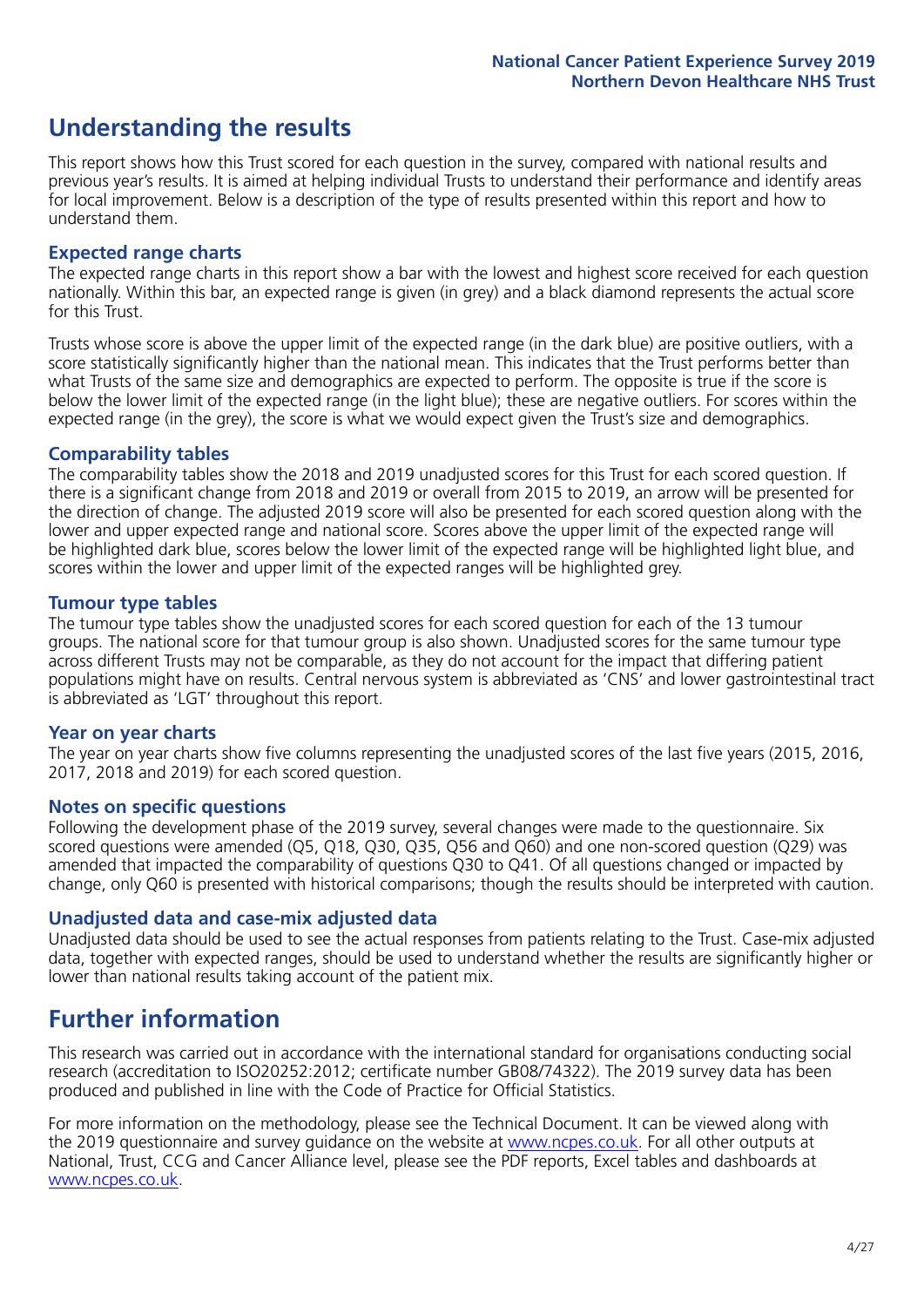### **Response Rate**

### **Overall Response Rate**

274 patients responded out of a total of 423 patients, resulting in a response rate of 65%.

|              | Sample Size | Adjusted<br>Sample | Completed | Response Rate |
|--------------|-------------|--------------------|-----------|---------------|
| <b>Trust</b> | 464         | 423                | 274       | 65%           |
| National     | 119,855     | 111.366            | 67.858    | 61%           |

### **Respondents by Survey Type**

|                            | Number of<br>Respondents |
|----------------------------|--------------------------|
| Online                     | 20                       |
| Paper                      | 254                      |
| Phone                      |                          |
| <b>Translation Service</b> |                          |

### **Respondents by Tumour Group**

|                      | Number of<br>Respondents |
|----------------------|--------------------------|
| <b>Brain / CNS</b>   | ∩                        |
| <b>Breast</b>        | 60                       |
| Colorectal / LGT     | 31                       |
| Gynaecological       | 5                        |
| Haematological       | 43                       |
| <b>Head and Neck</b> | Ω                        |
| Lung                 | 7                        |
| Prostate             | 21                       |
| Sarcoma              | 3                        |
| Skin                 | 12                       |
| Upper Gastro         | 9                        |
| Urological           | 51                       |
| Other                | 32                       |

### **Respondents by Age and Gender**

Respondents year of birth has been used to determine age. This information has been amalgamated into 8 age bands. The age and gender distribution for the Trust was as follows:

|        | Age 16-24 | Age 25-34 | Age 35-44 | Age 45-54 | Age 55-64 | Age 65-74 | Age 75-84 | Age 85+         | Total |
|--------|-----------|-----------|-----------|-----------|-----------|-----------|-----------|-----------------|-------|
| Male   |           |           |           |           | 22        | 55        | 46        | 10 <sup>°</sup> | 140   |
| Female |           |           |           | 19        | 24        | 42        | 36        |                 | 134   |
| Total  |           |           |           | 26        | 46        | 97        | 82        | 17              | 274   |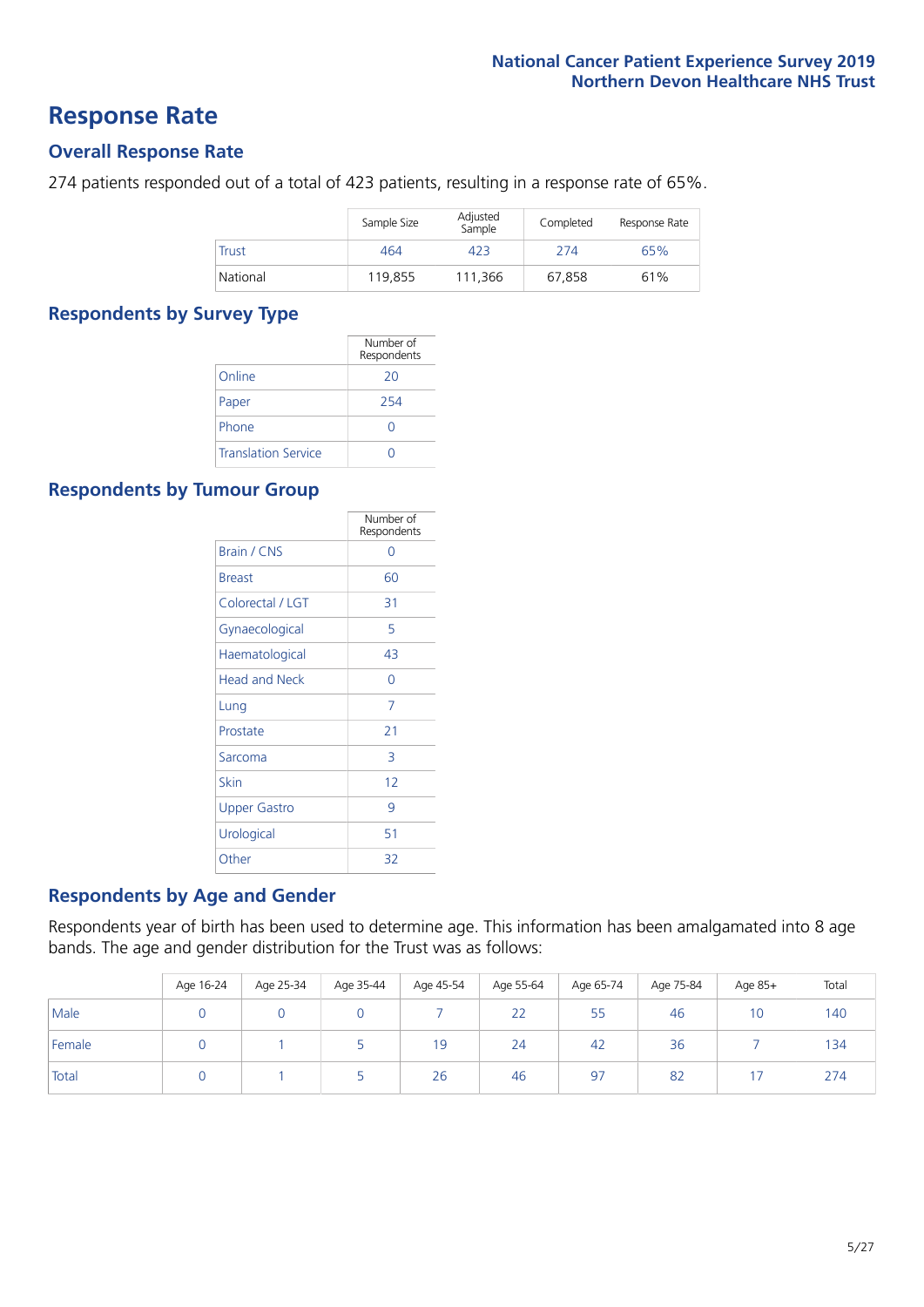# **Expected Range Charts**

| Lower Expected Range<br>Average                                                                                                                                                                                                                                                                                                                                                                                                                                                                                             |    |     | Upper Expected Range |     |     |     |            | Case Mix Adjusted Score |                   |                                      |                 |
|-----------------------------------------------------------------------------------------------------------------------------------------------------------------------------------------------------------------------------------------------------------------------------------------------------------------------------------------------------------------------------------------------------------------------------------------------------------------------------------------------------------------------------|----|-----|----------------------|-----|-----|-----|------------|-------------------------|-------------------|--------------------------------------|-----------------|
| <b>SEEING YOUR GP</b><br>Q1. Saw GP once or twice before being told they needed to go to<br>hospital<br>Q2. Patient thought they were seen as soon as necessary                                                                                                                                                                                                                                                                                                                                                             | 0% | 10% | 20%                  | 30% | 40% | 50% | 60%        | 70%                     | 80%<br>81%        | 88%                                  | 90% 100%        |
| <b>DIAGNOSTIC TESTS</b><br>Q5. Received all the information needed about the test<br>Q6. The length of time waiting for the test to be done was about<br>right<br>Q7. Test results explained in completely understandable way                                                                                                                                                                                                                                                                                               | 0% | 10% | 20%                  | 30% | 40% | 50% | 60%        | 70%                     | 80%<br>82%        | 87%                                  | 90% 100%<br>96% |
| FINDING OUT WHAT WAS WRONG WITH YOU<br>Q10. Patient told they could bring a family member or friend when<br>first told they had cancer<br>Q11. Patient felt they were told sensitively that they had cancer<br>Q12. Patient completely understood the explanation of what was<br>wrong<br>Q13. Patient given easy to understand written information about<br>the type of cancer they had                                                                                                                                    | 0% | 10% | 20%                  | 30% | 40% | 50% | 60%        | 70%<br>74%              | 80%<br>75%<br>78% | 90%                                  | 90% 100%        |
| <b>DECIDING THE BEST TREATMENT FOR YOU</b><br>Q14. Patient felt that treatment options were completely explained<br>Q15. Patient felt possible side effects were definitely explained in<br>an understandable way<br>Q16. Patient definitely given practical advice and support in dealing<br>with side effects of treatment<br>Q17. Patient definitely told about side effects that could affect<br>them in the future<br>Q18. Patient definitely involved as much as they wanted in<br>decisions about care and treatment | 0% | 10% | 20%                  | 30% | 40% | 50% | 60%<br>55% | 70%<br>74%<br>69%       | 80%<br>82%        | 86%                                  | 90% 100%        |
| <b>CLINICAL NURSE SPECIALIST (CNS)</b><br>Q19. Patient given the name of a CNS who would support them<br>through their treatment<br>Q20. Patient found it very or quite easy to contact their CNS<br>Q21. Patient got understandable answers to important questions<br>all or most of the time                                                                                                                                                                                                                              | 0% | 10% | 20%                  | 30% | 40% | 50% | 60%        | 70%                     | 80%               | 92%<br>91%<br>91%<br>$\blacklozenge$ | 90% 100%        |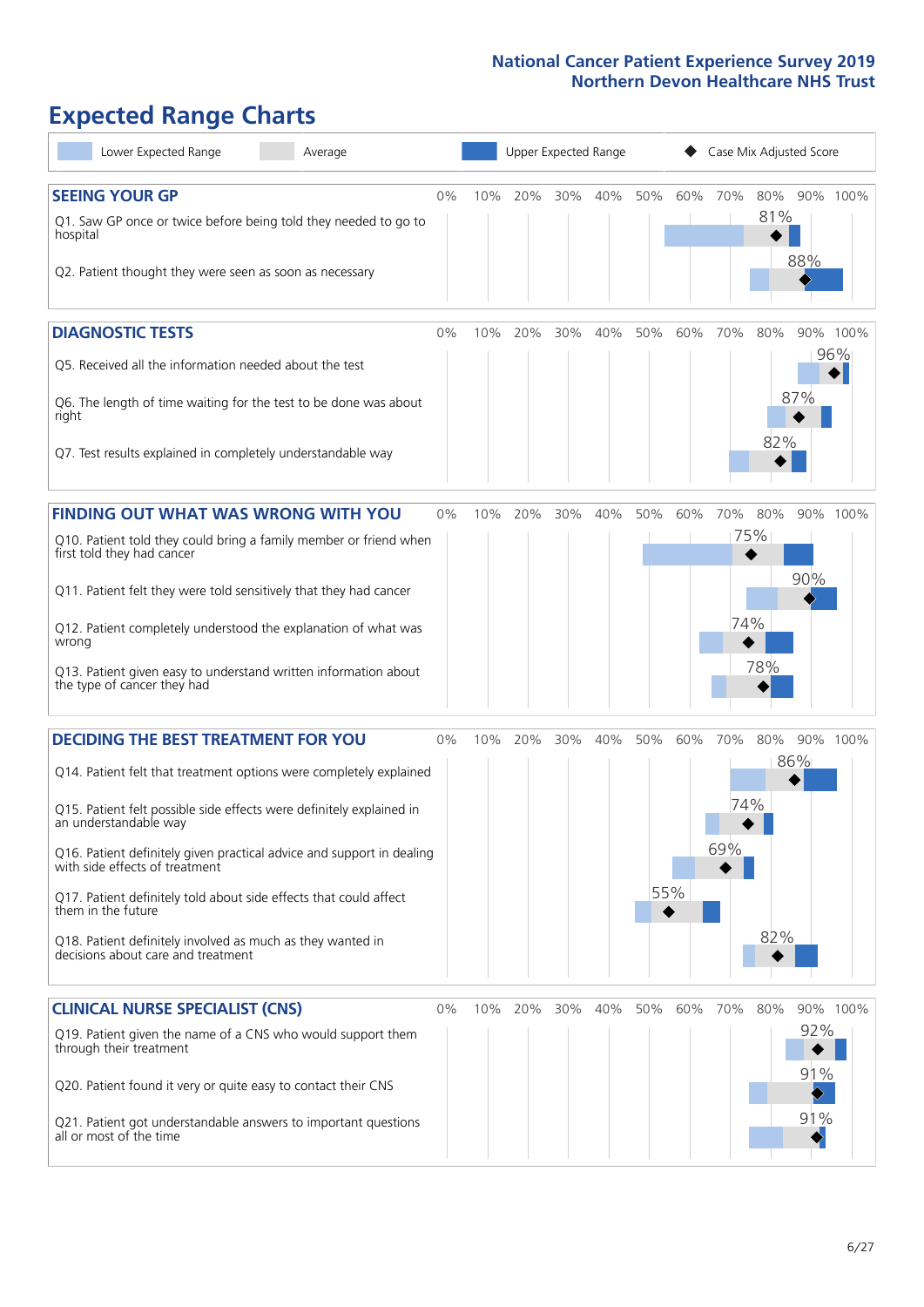# **Expected Range Charts**

| Lower Expected Range<br>Average                                                                                   |    |     |     |     | Upper Expected Range | Case Mix Adjusted Score |     |     |     |     |          |
|-------------------------------------------------------------------------------------------------------------------|----|-----|-----|-----|----------------------|-------------------------|-----|-----|-----|-----|----------|
| <b>SUPPORT FOR PEOPLE WITH CANCER</b>                                                                             | 0% | 10% | 20% | 30% | 40%                  | 50%                     | 60% | 70% | 80% | 90% | 90% 100% |
| Q22. Hospital staff gave information about support or self-help<br>groups for people with cancer                  |    |     |     |     |                      |                         |     |     |     |     |          |
| Q23. Hospital staff discussed or gave information about the impact<br>cancer could have on day to day activities  |    |     |     |     |                      |                         |     |     | 85% |     |          |
| Q24. Hospital staff gave information on getting financial help or<br>possible benefits                            |    |     |     |     |                      |                         |     | 65% |     |     |          |
| Q25. Hospital staff told patient they could get free prescriptions                                                |    |     |     |     |                      |                         |     |     | 78% |     |          |
| <b>OPERATIONS</b>                                                                                                 | 0% | 10% | 20% | 30% | 40%                  | 50%                     | 60% | 70% | 80% | 90% | 100%     |
| Q27. Beforehand, patient had all the information needed about the<br>operation                                    |    |     |     |     |                      |                         |     |     |     |     | 100%     |
| Q28. Afterwards, staff completely explained how operation had<br>gone in understandable way                       |    |     |     |     |                      |                         |     |     | 81% |     |          |
| <b>HOSPITAL CARE AS AN INPATIENT</b>                                                                              | 0% | 10% | 20% | 30% | 40%                  | 50%                     | 60% | 70% | 80% |     | 90% 100% |
| Q30. Hospital staff didn't talk in front of patient as if patient wasn't<br>there                                 |    |     |     |     |                      |                         |     |     | 83% |     |          |
| Q31. Patient had confidence and trust in all doctors treating them                                                |    |     |     |     |                      |                         |     |     | 77% |     |          |
| Q32. Patient's family or someone close definitely felt able to talk to<br>a doctor                                |    |     |     |     |                      |                         |     | 74% |     |     |          |
| Q33. Patient had confidence and trust in all the ward nurses<br>treating them                                     |    |     |     |     |                      |                         |     | 74% |     |     |          |
| Q34. Patient thought there were always or nearly always enough<br>nurses on duty to care for them                 |    |     |     |     |                      |                         |     | 69% |     |     |          |
| Q35. All hospital staff asked patient what name they prefer to be<br>called by                                    |    |     |     |     |                      |                         |     |     | 79% |     |          |
| Q36. Patient always given enough privacy when discussing<br>condition or treatment                                |    |     |     |     |                      |                         |     |     | 86% |     |          |
| Q37. Patient definitely found hospital staff to discuss worries or<br>fears during their inpatient visit          |    |     |     |     |                      |                         | 57% |     |     |     |          |
| Q38. Hospital staff definitely did everything they could to help<br>control pain                                  |    |     |     |     |                      |                         |     |     | 85% |     |          |
| Q39. Patient always felt they were treated with respect and dignity<br>while in hospital                          |    |     |     |     |                      |                         |     |     |     | 88% |          |
| Q40. Patient given clear written information about what should or<br>should not do after leaving hospital         |    |     |     |     |                      |                         |     |     | 82% |     |          |
| Q41. Hospital staff told patient who to contact if worried about<br>condition or treatment after leaving hospital |    |     |     |     |                      |                         |     |     |     | 91% |          |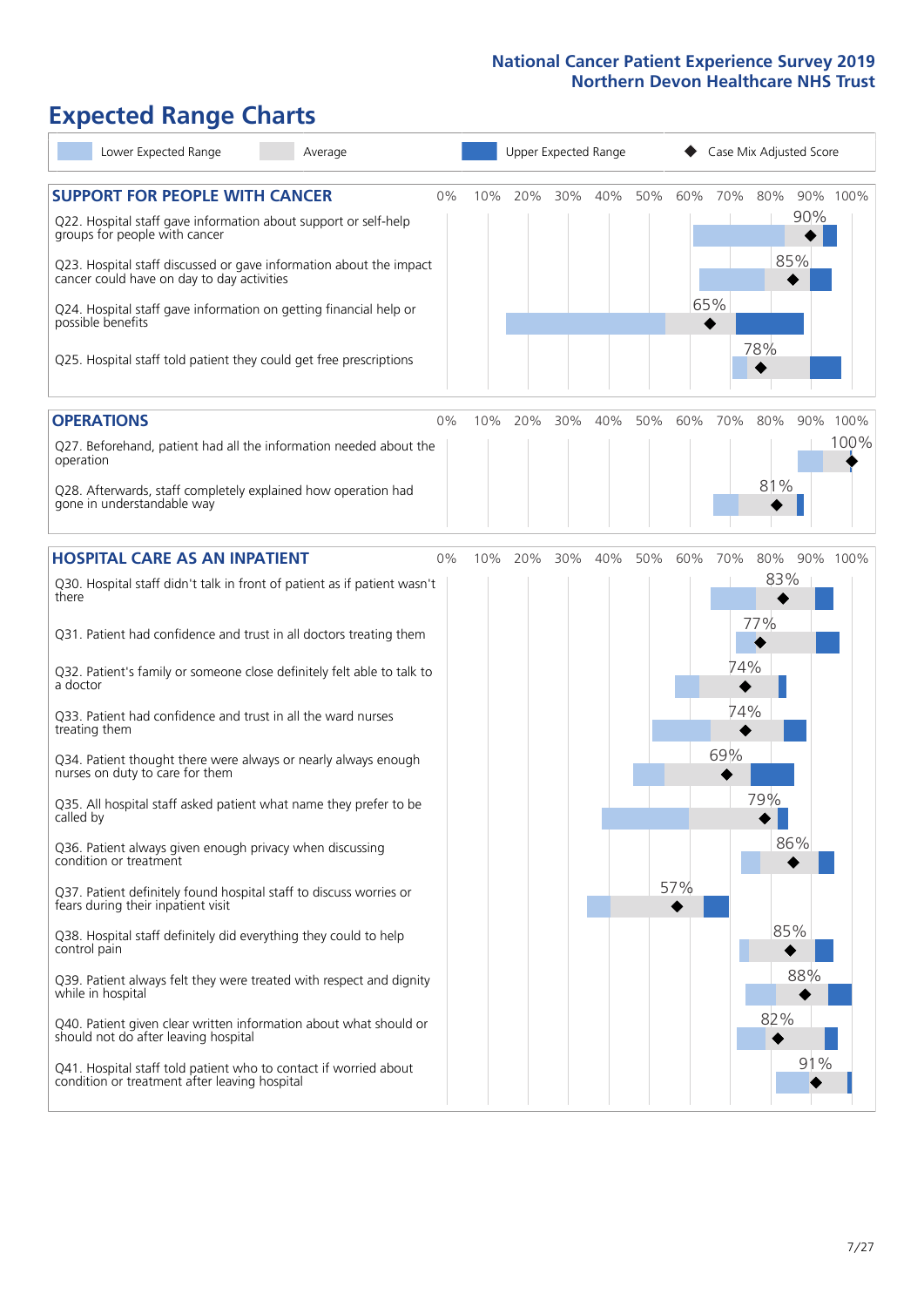# **Expected Range Charts**

| Lower Expected Range                                                                                                                                                           | Average |       |     |                |     | Upper Expected Range |     |     |     | Case Mix Adjusted Score |     |            |
|--------------------------------------------------------------------------------------------------------------------------------------------------------------------------------|---------|-------|-----|----------------|-----|----------------------|-----|-----|-----|-------------------------|-----|------------|
| <b>HOSPITAL CARE AS A DAY PATIENT / OUTPATIENT 0%</b><br>Q43. Patient definitely found hospital staff to discuss worries or<br>fears during their outpatient or day case visit |         |       | 10% | 20%            | 30% | 40%                  | 50% | 60% | 70% | 80%<br>78%              |     | 90% 100%   |
| Q44. Cancer doctor had the right documents at patient's last<br>outpatient appointment<br>Q46. Beforehand patient completely had all information needed                        |         |       |     |                |     |                      |     |     |     |                         |     | 97%<br>95% |
| about radiotherapy treatment<br>Q47. Patient completely given understandable information about<br>whether radiotherapy was working                                             |         |       |     |                |     |                      |     |     | 65% |                         |     |            |
| Q49. Beforehand patient completely had all information needed<br>about chemotherapy treatment                                                                                  |         |       |     |                |     |                      |     |     |     |                         | 86% |            |
| Q50. Patient given enough information about whether<br>chemotherapy was working in a completely understandable way                                                             |         |       |     |                |     |                      |     |     |     | 76%                     |     |            |
| <b>HOME CARE AND SUPPORT</b>                                                                                                                                                   |         | 0%    | 10% | 20%            | 30% | 40%                  | 50% | 60% | 70% | 80%                     |     | 90% 100%   |
| Q51. Hospital staff definitely gave family or someone close all the<br>information needed to help care at home                                                                 |         |       |     |                |     |                      |     | 62% |     |                         |     |            |
| Q52. Patient definitely given enough support from health or social<br>services during treatment                                                                                |         |       |     |                |     |                      |     | 60% |     |                         |     |            |
| Q53. Patient definitely given enough support from health or social<br>services after treatment                                                                                 |         |       |     |                |     |                      | 48% |     |     |                         |     |            |
| <b>CARE FROM YOUR GENERAL PRACTICE</b>                                                                                                                                         |         | 0%    | 10% | 20%            | 30% | 40%                  | 50% | 60% | 70% | 80%                     |     | 90% 100%   |
| Q54. GP given enough information about patient's condition and<br>treatment                                                                                                    |         |       |     |                |     |                      |     |     |     |                         |     | 97%        |
| Q55. General practice staff definitely did everything they could to<br>support patient during treatment                                                                        |         |       |     |                |     |                      |     | 62% |     |                         |     |            |
| <b>YOUR OVERALL NHS CARE</b>                                                                                                                                                   |         | $0\%$ | 10% | 20%            | 30% | 40%                  | 50% | 60% | 70% | 80%                     |     | 90% 100%   |
| Q56. Different people treating and caring for patient always work<br>well together to give best possible care                                                                  |         |       |     |                | 31% |                      |     |     |     | 77%                     |     |            |
| Q57. Patient given a care plan                                                                                                                                                 |         |       |     |                |     |                      |     |     |     |                         | 89% |            |
| Q58. Overall the administration of care was good or very good                                                                                                                  |         |       |     |                |     |                      |     |     |     | 77%                     |     |            |
| Q59. Patient felt length of time for attending clinics and<br>appointments for cancer was about right                                                                          |         |       |     | 22%            |     |                      |     |     |     |                         |     |            |
| Q60. Someone discussed with patient whether they would like to<br>take part in cancer research                                                                                 |         |       |     |                |     |                      |     |     |     |                         |     |            |
|                                                                                                                                                                                |         | 0     |     | $\overline{2}$ | 3   | 4                    | 5   | 6   | 7   | 8                       | 9   | 10         |
| Q61. Patient's average rating of care scored from very poor to very<br>good                                                                                                    |         |       |     |                |     |                      |     |     |     |                         | 8.8 |            |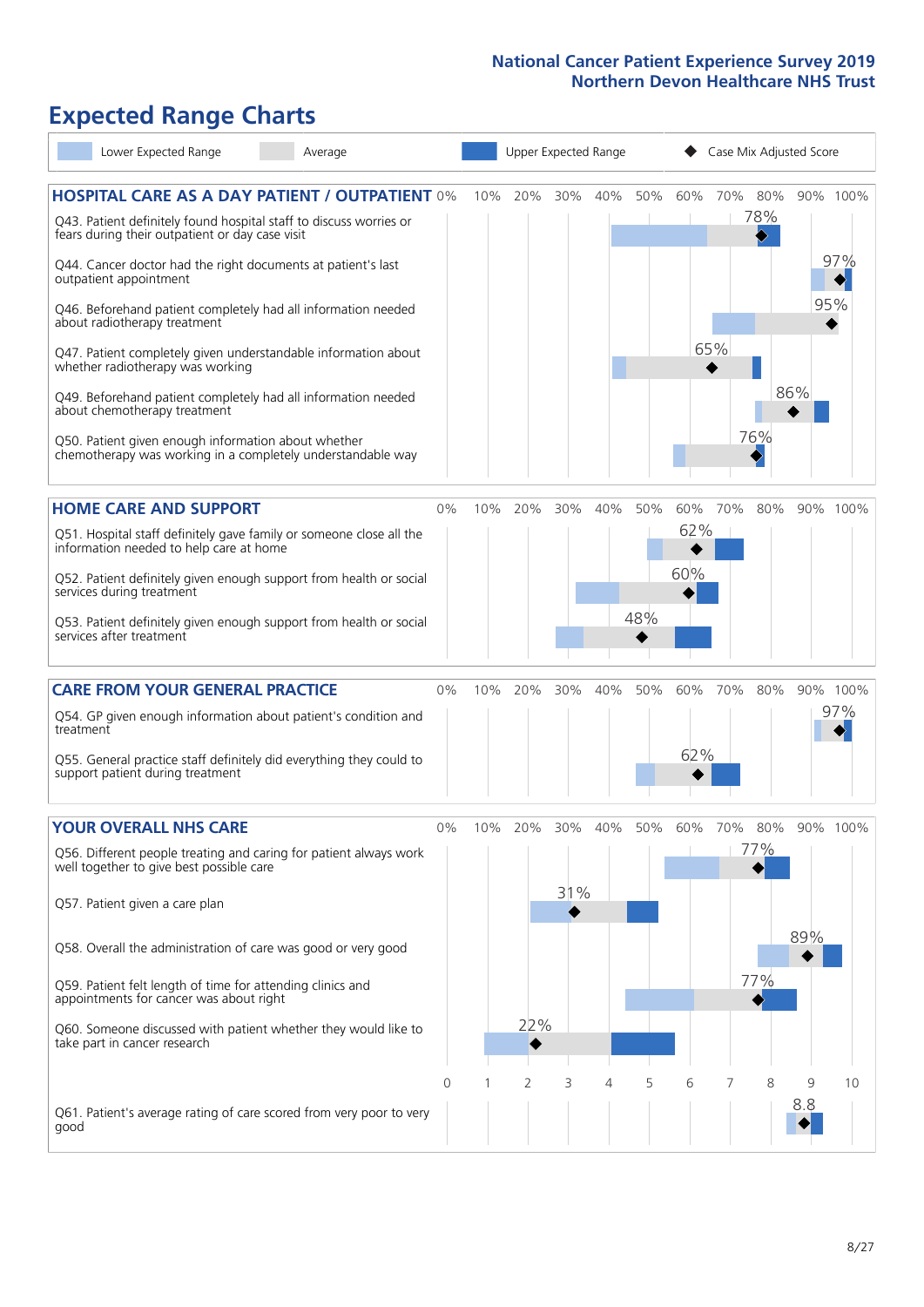# **Comparability Tables**

\* Indicates where a score has been suppressed because there are less than 21 responses.

\*\* No score available for 2018.

 $\triangle$  or  $\nabla$ 

Change 2018-2019: Indicates where 2019 score is significantly higher or lower than 2018 score Change Overall: Indicates significant change overall (2015, 2016, 2017, 2018 and 2019).

Adjusted Score below Lower Expected Range Adjusted Score between Upper and Lower Expected Ranges Adjusted Score above Upper Expected Range

|                                                                             |           |               | Unadjusted Scores |               | Case Mix Adjusted Scores                         |         |               |                |                                     |                   |
|-----------------------------------------------------------------------------|-----------|---------------|-------------------|---------------|--------------------------------------------------|---------|---------------|----------------|-------------------------------------|-------------------|
|                                                                             | 2018<br>n | 2018<br>Score | 2019<br>n         | 2019<br>Score | $\sqrt{(\text{Change})}$ Change<br>2018-<br>2019 | Overall | 2019<br>Score | Lower<br>Range | Upper<br>Expected Expected<br>Range | National<br>Score |
| <b>SEEING YOUR GP</b>                                                       |           |               |                   |               |                                                  |         |               |                |                                     |                   |
| Q1. Saw GP once or twice before being told they needed to go<br>to hospital | 202       | 76%           | 203               | 83%           |                                                  |         | 81%           | 73%            | 85%                                 | 79%               |
| Q2. Patient thought they were seen as soon as necessary                     | 25'       | 87%           | 261               | 89%           |                                                  |         | 88%           | 79%            | 88%                                 | 84%               |
| <b>DIAGNOSTIC TESTS</b>                                                     |           |               |                   |               |                                                  |         |               |                |                                     |                   |

| <b>PIASIVOJIIL ILJIJ</b>                                                  |      |     |     |     |  |     |     |     |     |
|---------------------------------------------------------------------------|------|-----|-----|-----|--|-----|-----|-----|-----|
| Q5. Received all the information needed about the test                    | $**$ | **  | 714 | 96% |  | 96% | 92% | 98% | 95% |
| Q6. The length of time waiting for the test to be done was<br>about right | 225  | 88% | 715 | 87% |  | 87% | 84% | 92% | 88% |
| Q7. Test results explained in completely understandable way               | 226  | 82% |     | 83% |  | 82% | 74% | 85% | 80% |

| <b>FINDING OUT WHAT WAS WRONG WITH YOU</b> |  |  |  |  |
|--------------------------------------------|--|--|--|--|
|                                            |  |  |  |  |

| Q10. Patient told they could bring a family member or friend<br>when first told they had cancer | 235 | 80% | 241 | 76% |  | 75% | 71 <sup>%</sup> | 83% | <b>77%</b> |
|-------------------------------------------------------------------------------------------------|-----|-----|-----|-----|--|-----|-----------------|-----|------------|
| Q11. Patient felt they were told sensitively that they had cancer                               | 252 | 89% | 269 | 90% |  | 90% | 82%             | 90% | 86%        |
| Q12. Patient completely understood the explanation of what<br>was wrong                         | 256 | 72% | 269 | 75% |  | 74% | 68%             | 79% | 73%        |
| Q13. Patient given easy to understand written information<br>about the type of cancer they had  | 230 | 75% | 238 | 79% |  | 78% | 69%             | 80% | 74%        |

| <b>DECIDING THE BEST TREATMENT FOR YOU</b> |  |  |  |
|--------------------------------------------|--|--|--|
|--------------------------------------------|--|--|--|

| Q14. Patient felt that treatment options were completely<br>explained                                   | 209  | 83% | 234 | 86% |  | 86% | 79% | 88% | 83% |
|---------------------------------------------------------------------------------------------------------|------|-----|-----|-----|--|-----|-----|-----|-----|
| Q15. Patient felt possible side effects were definitely explained<br>in an understandable way           | 246  | 74% | 257 | 74% |  | 74% | 67% | 78% | 73% |
| Q16. Patient definitely given practical advice and support in<br>dealing with side effects of treatment | 244  | 68% | 257 | 68% |  | 69% | 61% | 73% | 67% |
| Q17. Patient definitely told about side effects that could affect<br>them in the future                 | 226  | 51% | 237 | 54% |  | 55% | 50% | 63% | 57% |
| Q18. Patient definitely involved as much as they wanted in<br>decisions about care and treatment        | $**$ | **  | 266 | 82% |  | 82% | 76% | 86% | 81% |

| <b>CLINICAL NURSE SPECIALIST (CNS)</b>                                                    |     |     |     |     |     |     |     |     |
|-------------------------------------------------------------------------------------------|-----|-----|-----|-----|-----|-----|-----|-----|
| Q19. Patient given the name of a CNS who would support them<br>through their treatment    | 247 | 90% | 258 | 91% | 92% | 88% | 96% | 92% |
| Q20. Patient found it very or quite easy to contact their CNS                             | 207 | 92% | 210 | 91% | 91% | 79% | 91% | 85% |
| Q21. Patient got understandable answers to important<br>questions all or most of the time | 193 | 90% | 206 | 91% | 91% | 83% | 92% | 87% |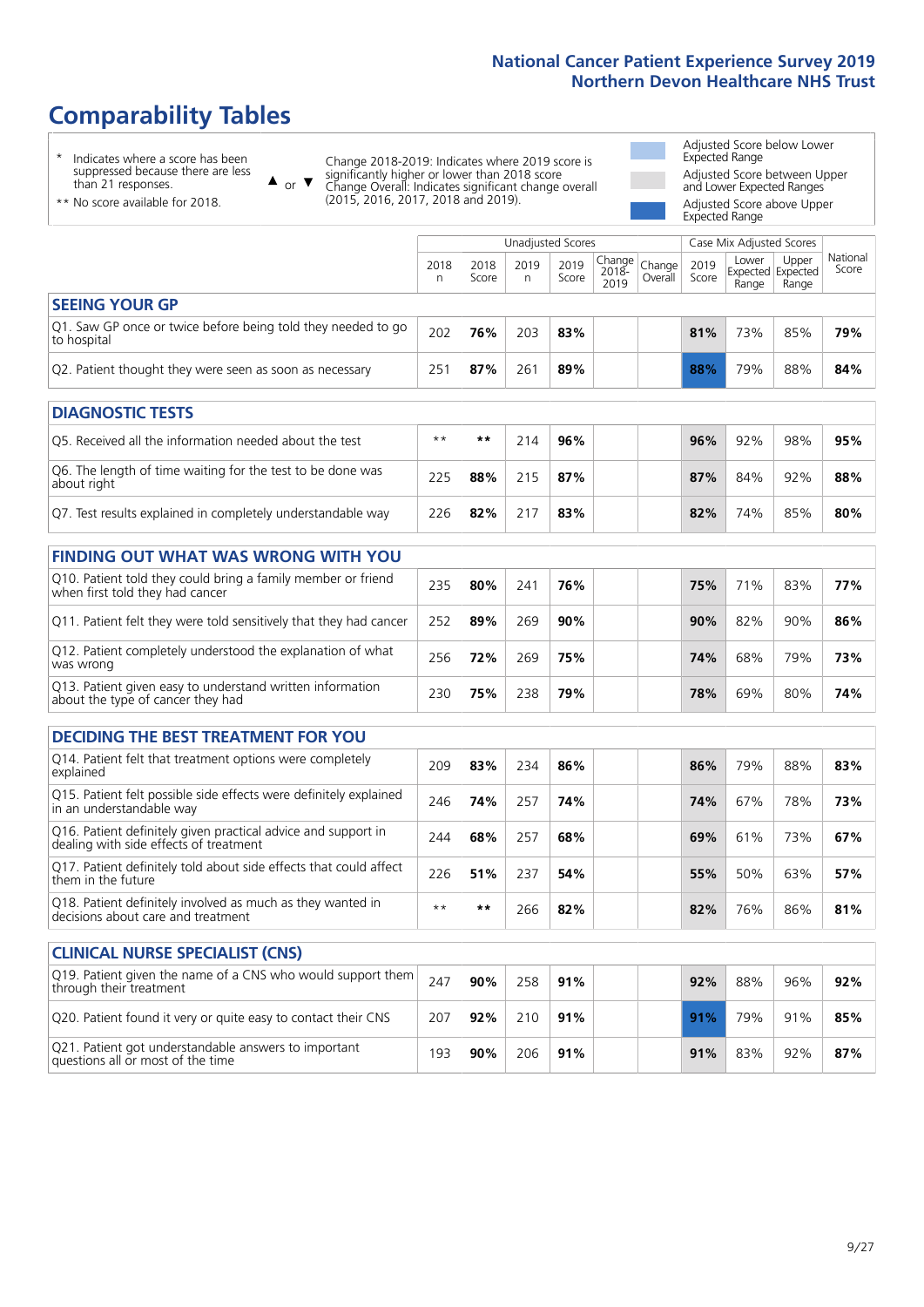# **Comparability Tables**

\* Indicates where a score has been suppressed because there are less than 21 responses.

\*\* No score available for 2018.

 $\triangle$  or  $\nabla$ 

Change 2018-2019: Indicates where 2019 score is significantly higher or lower than 2018 score Change Overall: Indicates significant change overall (2015, 2016, 2017, 2018 and 2019).

Adjusted Score below Lower Expected Range Adjusted Score between Upper and Lower Expected Ranges Adjusted Score above Upper Expected Range

|                                                                                                                   | <b>Unadjusted Scores</b> |               |           |               |                         |                   | Case Mix Adjusted Scores |                |                                     |                   |
|-------------------------------------------------------------------------------------------------------------------|--------------------------|---------------|-----------|---------------|-------------------------|-------------------|--------------------------|----------------|-------------------------------------|-------------------|
|                                                                                                                   | 2018<br>n                | 2018<br>Score | 2019<br>n | 2019<br>Score | Change<br>2018-<br>2019 | Change<br>Overall | 2019<br>Score            | Lower<br>Range | Upper<br>Expected Expected<br>Range | National<br>Score |
| <b>SUPPORT FOR PEOPLE WITH CANCER</b>                                                                             |                          |               |           |               |                         |                   |                          |                |                                     |                   |
| Q22. Hospital staff gave information about support or self-help<br>groups for people with cancer                  | 172                      | 90%           | 204       | 89%           |                         |                   | 90%                      | 83%            | 93%                                 | 88%               |
| Q23. Hospital staff discussed or gave information about the<br>impact cancer could have on day to day activities  | 156                      | 83%           | 163       | 85%           |                         |                   | 85%                      | 78%            | 90%                                 | 84%               |
| Q24. Hospital staff gave information on getting financial help or<br>possible benefits                            | 115                      | 50%           | 144       | 63%           |                         |                   | 65%                      | 54%            | 71%                                 | 63%               |
| Q25. Hospital staff told patient they could get free prescriptions                                                | 93                       | 78%           | 100       | 77%           |                         |                   | 78%                      | 74%            | 90%                                 | 82%               |
| <b>OPERATIONS</b>                                                                                                 |                          |               |           |               |                         |                   |                          |                |                                     |                   |
| Q27. Beforehand, patient had all the information needed about<br>the operation                                    | 124                      | 97%           | 123       | 100%          |                         | ▲                 | $100\%$                  | 93%            | 100%                                | 96%               |
| Q28. Afterwards, staff completely explained how operation had<br>gone in understandable way                       | 122                      | 84%           | 122       | 82%           |                         |                   | 81%                      | 72%            | 86%                                 | 79%               |
| <b>HOSPITAL CARE AS AN INPATIENT</b>                                                                              |                          |               |           |               |                         |                   |                          |                |                                     |                   |
| Q30. Hospital staff didn't talk in front of patient as if patient<br>wasn't there                                 | $\star\star$             | **            | 98        | 83%           |                         |                   | 83%                      | 76%            | 91%                                 | 84%               |
| Q31. Patient had confidence and trust in all doctors treating<br>them                                             | $\star\star$             | **            | 96        | 78%           |                         |                   | 77%                      | 76%            | 91%                                 | 84%               |
| Q32. Patient's family or someone close definitely felt able to talk<br>to a doctor                                | $**$                     | **            | 80        | 75%           |                         |                   | 74%                      | 62%            | 82%                                 | 72%               |
| Q33. Patient had confidence and trust in all the ward nurses<br>treating them                                     | $**$                     | **            | 98        | 76%           |                         |                   | 74%                      | 65%            | 83%                                 | 74%               |
| Q34. Patient thought there were always or nearly always<br>enough nurses on duty to care for them                 | $**$                     | **            | 98        | 70%           |                         |                   | 69%                      | 54%            | 75%                                 | 64%               |
| Q35. All hospital staff asked patient what name they prefer to<br>be called by                                    | $**$                     | **            | 97        | 81%           |                         |                   | 79%                      | 60%            | 82%                                 | 71%               |
| Q36. Patient always given enough privacy when discussing<br>condition or treatment                                | $**$                     | **            | 98        | 87%           |                         |                   | 86%                      | 77%            | 92%                                 | 85%               |
| Q37. Patient definitely found hospital staff to discuss worries or<br>fears during their inpatient visit          | $**$                     | **            | 72        | 58%           |                         |                   | 57%                      | 40%            | 63%                                 | 52%               |
| Q38. Hospital staff definitely did everything they could to help<br>control pain                                  | $***$                    | $***$         | 82        | 85%           |                         |                   | 85%                      | 75%            | 91%                                 | 83%               |
| Q39. Patient always felt they were treated with respect and<br>dignity while in hospital                          | $\star\star$             | **            | 97        | 90%           |                         |                   | 88%                      | 81%            | 94%                                 | 88%               |
| Q40. Patient given clear written information about what should<br>or should not do after leaving hospital         | $**$                     | **            | 92        | 83%           |                         |                   | 82%                      | 79%            | 93%                                 | 86%               |
| Q41. Hospital staff told patient who to contact if worried about<br>condition or treatment after leaving hospital | $**$                     | **            | 93        | 91%           |                         |                   | 91%                      | 90%            | 99%                                 | 94%               |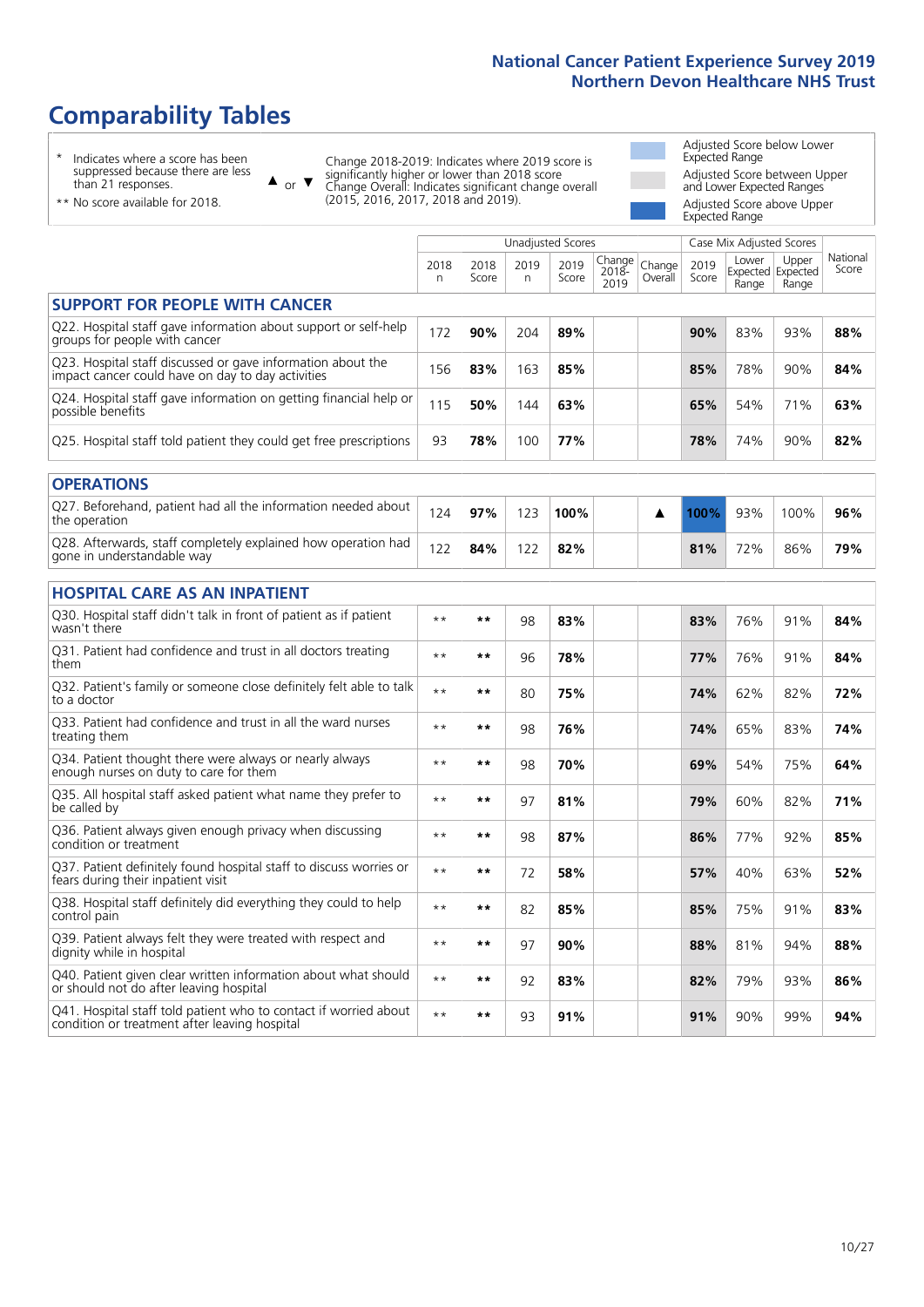# **Comparability Tables**

\* Indicates where a score has been suppressed because there are less than 21 responses.

\*\* No score available for 2018.

 $\triangle$  or  $\nabla$ 

Change 2018-2019: Indicates where 2019 score is significantly higher or lower than 2018 score Change Overall: Indicates significant change overall (2015, 2016, 2017, 2018 and 2019).

Adjusted Score below Lower Expected Range Adjusted Score between Upper and Lower Expected Ranges Adjusted Score above Upper Expected Range

|                                                                                                                       | <b>Unadjusted Scores</b> |               |            |               |                         |                   | Case Mix Adjusted Scores |                                     |                |                   |
|-----------------------------------------------------------------------------------------------------------------------|--------------------------|---------------|------------|---------------|-------------------------|-------------------|--------------------------|-------------------------------------|----------------|-------------------|
|                                                                                                                       | 2018<br>n                | 2018<br>Score | 2019<br>n. | 2019<br>Score | Change<br>2018-<br>2019 | Change<br>Overall | 2019<br>Score            | Lower<br>Expected Expected<br>Range | Upper<br>Range | National<br>Score |
| <b>HOSPITAL CARE AS A DAY PATIENT / OUTPATIENT</b>                                                                    |                          |               |            |               |                         |                   |                          |                                     |                |                   |
| Q43. Patient definitely found hospital staff to discuss worries or<br>fears during their outpatient or day case visit | 180                      | 71%           | 202        | 78%           |                         |                   | 78%                      | 64%                                 | 77%            | 71%               |
| Q44. Cancer doctor had the right documents at patient's last<br>outpatient appointment                                | 223                      | 97%           | 243        | 97%           |                         |                   | 97%                      | 93%                                 | 98%            | 96%               |
| Q46. Beforehand patient completely had all information needed<br>about radiotherapy treatment                         | 39                       | 82%           | 42         | 95%           |                         |                   | 95%                      | 76%                                 | 97%            | 86%               |
| Q47. Patient completely given understandable information<br>about whether radiotherapy was working                    | 32                       | 41%           | 38         | 66%           |                         |                   | 65%                      | 44%                                 | 75%            | 60%               |
| Q49. Beforehand patient completely had all information needed<br>about chemotherapy treatment                         | 124                      | 77%           | 121        | 86%           |                         |                   | 86%                      | 78%                                 | 91%            | 84%               |
| Q50. Patient given enough information about whether<br>chemotherapy was working in a completely understandable way    | 116                      | 68%           | 112        | 77%           |                         |                   | 76%                      | 59%                                 | 76%            | 68%               |
| <b>HOME CARE AND SUPPORT</b>                                                                                          |                          |               |            |               |                         |                   |                          |                                     |                |                   |
| Q51. Hospital staff definitely gave family or someone close all<br>the information needed to help care at home        | 198                      | 63%           | 223        | 62%           |                         |                   | 62%                      | 53%                                 | 66%            | 60%               |
| Q52. Patient definitely given enough support from health or<br>social services during treatment                       | 119                      | 60%           | 142        | 60%           |                         |                   | 60%                      | 43%                                 | 62%            | 52%               |
| Q53. Patient definitely given enough support from health or<br>social services after treatment                        | 54                       | 57%           | 78         | 49%           |                         |                   | 48%                      | 34%                                 | 56%            | 45%               |
| CARE FROM YOUR GENERAL PRACTICE                                                                                       |                          |               |            |               |                         |                   |                          |                                     |                |                   |
| Q54. GP given enough information about patient's condition<br>and treatment                                           | 228                      | 98%           | 237        | 97%           |                         |                   | 97%                      | 93%                                 | 98%            | 95%               |
| Q55. General practice staff definitely did everything they could<br>to support patient during treatment               | 186                      | 67%           | 194        | 62%           |                         | ▼                 | 62%                      | 51%                                 | 65%            | 58%               |
| <b>YOUR OVERALL NHS CARE</b>                                                                                          |                          |               |            |               |                         |                   |                          |                                     |                |                   |
| Q56. Different people treating and caring for patient always                                                          | $\star\star$             | $***$         |            |               |                         |                   |                          |                                     |                |                   |
| work well together to give best possible care                                                                         |                          |               | 262        | 78%           |                         |                   | 77%                      | 67%                                 | 78%            | 73%               |
| Q57. Patient given a care plan                                                                                        | 197                      | 27%           | 195        | 32%           |                         |                   | 31%                      | 31%                                 | 44%            | 38%               |
| Q58. Overall the administration of care was good or very good                                                         | 254                      | 91%           | 267        | 89%           |                         | ▼                 | 89%                      | 85%                                 | 93%            | 89%               |
| Q59. Patient felt length of time for attending clinics and<br>appointments for cancer was about right                 | 253                      | 72%           | 270        | 78%           |                         |                   | 77%                      | 61%                                 | 78%            | 69%               |
| Q60. Someone discussed with patient whether they would like<br>to take part in cancer research                        | 238                      | 32%           | 242        | 21%           |                         |                   | 22%                      | 20%                                 | 41%            | 30%               |
| Q61. Patient's average rating of care scored from very poor to<br>very good                                           | 249                      | 8.9           | 261        | 8.8           |                         |                   | 8.8                      | 8.6                                 | 9.0            | 8.8               |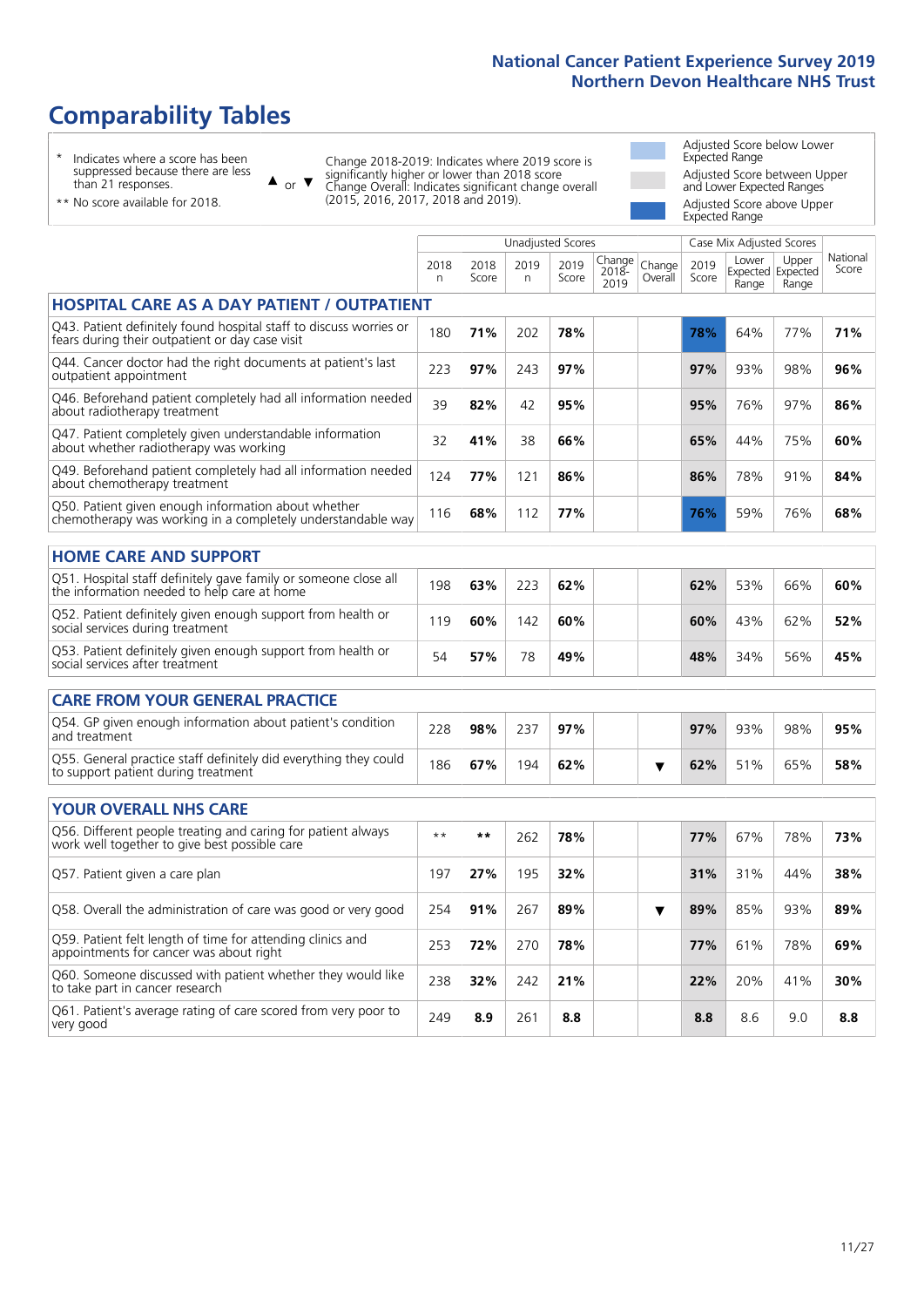# **Tumour Type Tables**

- \* Indicates where a score has been suppressed because there are less than 21 responses.
- n.a. Indicates that there were no respondents for that tumour group.

| <b>SEEING YOUR GP</b>                                      |          |       |               |                   |                   |                |                  |                             | Tumour Group |         |                                                         |                 |            |             |                |
|------------------------------------------------------------|----------|-------|---------------|-------------------|-------------------|----------------|------------------|-----------------------------|--------------|---------|---------------------------------------------------------|-----------------|------------|-------------|----------------|
|                                                            |          | Brain | <b>Breast</b> | Colorectal<br>LGT | ত<br>Gynaecologic | Haematological | Head and<br>Neck | <b>Lung</b>                 | Prostate     | Sarcoma | Skin                                                    | Upper<br>Gastro | Urological | Other       | All<br>Cancers |
| Q1. Saw GP once or twice before being told they            | Trust    | n.a.  |               | 98% 65%           |                   | 75%            | n.a.             | $\star$                     | $\star$      | $\star$ | $\star$                                                 | $\star$         | 95%        | $\star$     | 83%            |
| needed to go to hospital                                   | National | 59%   |               | 94% 75% 77%       |                   |                |                  | 67%   79%   71%   82%   71% |              |         | 90% 74% 83% 74% 79%                                     |                 |            |             |                |
| Q2. Patient thought they were seen as soon as<br>necessary | Trust    | n.a.  |               | 90% 90%           | $\star$           | 85%            | n.a.             | $\star$                     | 95%          | $\star$ | $\star$                                                 | $\star$         |            | 94% 79% 89% |                |
|                                                            | National |       |               |                   |                   |                |                  |                             |              |         | 79% 89% 83% 81% 82% 81% 84% 86% 69% 85% 79% 85% 79% 84% |                 |            |             |                |

### **DIAGNOSTIC TESTS** Tumour Group

|                                                   |                                                                  | Brain | <b>Breast</b> | Colorectal<br>LGT | $\overline{\sigma}$<br>Gynaecologic | Haematological | Head and<br>Neck | Lung        | Prostate | Sarcoma | Skin    | Upper<br>Gastro | Irological                                  | Other          | All<br>Cancers |
|---------------------------------------------------|------------------------------------------------------------------|-------|---------------|-------------------|-------------------------------------|----------------|------------------|-------------|----------|---------|---------|-----------------|---------------------------------------------|----------------|----------------|
| Q5. Received all the information needed about     | <b>Trust</b>                                                     | n.a.  |               | 92% 100%          |                                     | 96%            | n.a.             |             | $\star$  | $\star$ | $\star$ | $\star$         |                                             | 98% 92% 96%    |                |
| the test                                          | National                                                         | 93%   | 95%           | 95%               | 93%                                 |                |                  | 95% 93% 95% | 95%      | 93%     | 96%     | 95%             | 95%                                         |                | 95% 95%        |
| Q6. The length of time waiting for the test to be | Trust                                                            | n.a.  |               | 92% 93%           | $\star$                             | 83%            | n.a.             | $\star$     | $\star$  | $\star$ | $\star$ | $\star$         |                                             | $91\%$ 75% 87% |                |
| done was about right                              | National 84% 91% 88%                                             |       |               |                   |                                     |                |                  |             |          |         |         |                 | 86% 89% 88% 87% 87% 81% 87% 84% 87% 86% 88% |                |                |
| Q7. Test results explained in completely          | <b>Trust</b>                                                     | n.a.  |               | 87% 93%           |                                     | 79%            | n.a.             | $\star$     | $\star$  | $\star$ | $\star$ | $\star$         |                                             | 87% 70% 83%    |                |
| understandable way                                | National 71% 83% 82% 77% 77% 79% 80% 80% 78% 84% 75% 80% 76% 80% |       |               |                   |                                     |                |                  |             |          |         |         |                 |                                             |                |                |

| <b>FINDING OUT WHAT WAS WRONG WITH YOU</b>                                                      |              |       |               |                                 |                |                |                        |         | Tumour Group |         |                                                     |                 |            |             |                |
|-------------------------------------------------------------------------------------------------|--------------|-------|---------------|---------------------------------|----------------|----------------|------------------------|---------|--------------|---------|-----------------------------------------------------|-----------------|------------|-------------|----------------|
|                                                                                                 |              | Brain | <b>Breast</b> | ╮<br>olorectal<br>LGT<br>$\cup$ | Gynaecological | Haematological | ad and<br>Neck<br>Head | Lung    | Prostate     | Sarcoma | Skin                                                | Upper<br>Gastro | Jrological | Other       | All<br>Cancers |
| Q10. Patient told they could bring a family<br>member or friend when first told they had cancer | <b>Trust</b> | n.a.  | 74%           | 87%                             | $\star$        | 86%            | n.a.                   | $\star$ | 90%          | $\star$ | $\star$                                             | $\star$         | 76%        | 46%         | 76%            |
|                                                                                                 | National     | 85%   | 82%           | 82%                             | 71%            | 71%            | 71%                    | 77%     | 79%          | 73%     | 69%                                                 | 76%             |            | 73% 75%     | 77%            |
| Q11. Patient felt they were told sensitively that                                               | Trust        | n.a.  | 82%           | 97%                             | $\star$        | 93%            | n.a.                   | $\star$ | $\star$      | $\star$ | $\star$                                             | $\star$         | 92%        | 84%         | 90%            |
| they had cancer                                                                                 | National     | 79%   | 89%           | 87%                             | 82%            | 84%            | 87%                    | 83%     | 86%          | 84%     | 89%                                                 | 81%             |            | 84% 83%     | 86%            |
| Q12. Patient completely understood the                                                          | Trust        | n.a.  |               | 78% 84%                         | $\star$        | 64%            | n.a.                   | $\star$ | 62%          | $\star$ | $\star$                                             | $\star$         |            | 80% 68% 75% |                |
| explanation of what was wrong                                                                   | National     | 66%   | 77%           | 79%                             | 73%            | 60%            | 78%                    | 76%     | 79%          | 67%     | 80%                                                 | 70%             |            | 77% 70%     | 73%            |
| Q13. Patient given easy to understand written                                                   | Trust        | n.a.  | 77%           | 70%                             | $\star$        | 95%            | n.a.                   | $\star$ | $\star$      | $\star$ | $\star$                                             | $\star$         | 81%        | 59%         | 79%            |
| information about the type of cancer they had                                                   | National     | 66%   |               |                                 |                |                |                        |         |              |         | 78% 73% 71% 76% 69% 67% 83% 67% 84% 67% 74% 65% 74% |                 |            |             |                |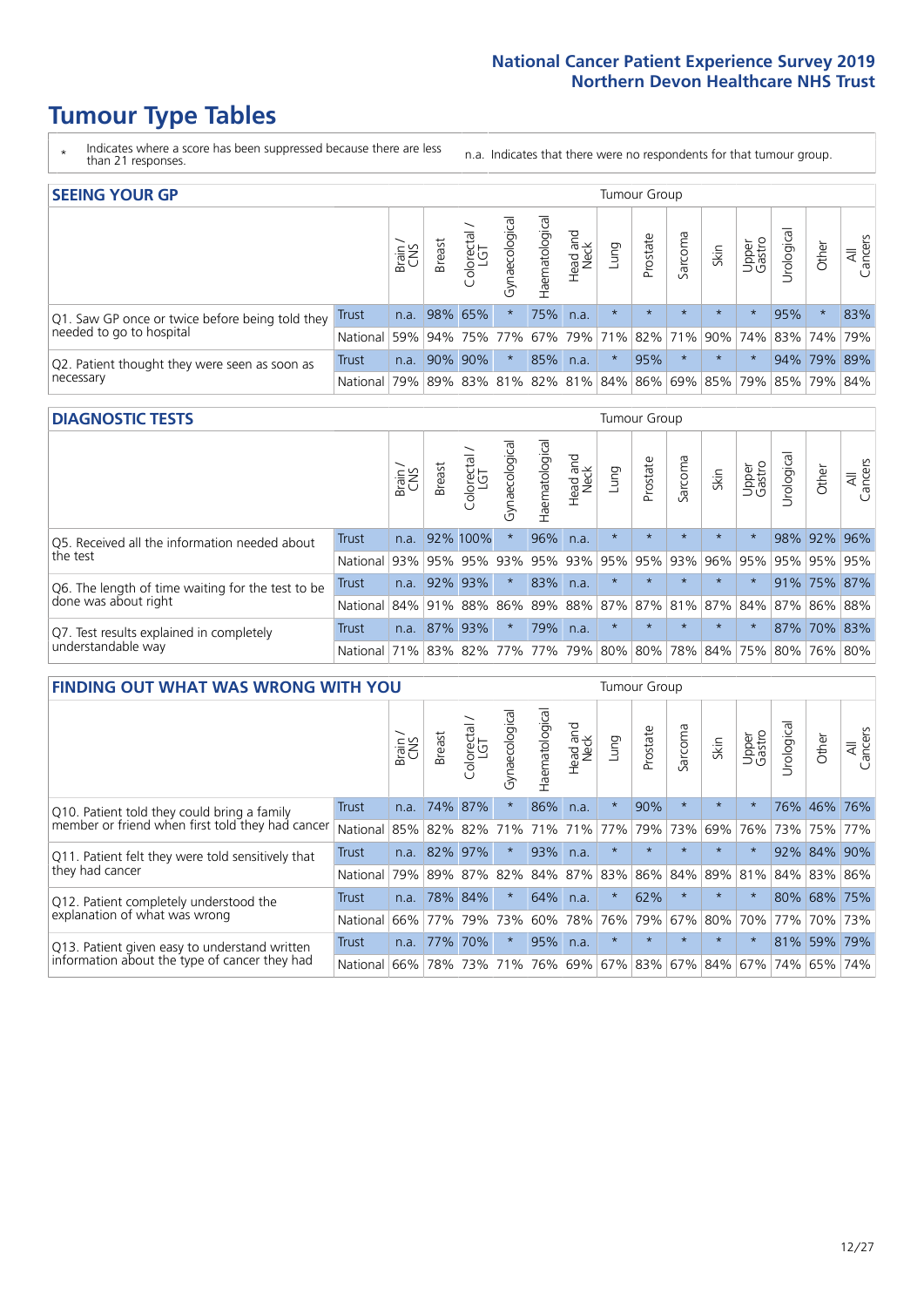# **Tumour Type Tables**

\* Indicates where a score has been suppressed because there are less than 21 responses.

n.a. Indicates that there were no respondents for that tumour group.

| <b>DECIDING THE BEST TREATMENT FOR YOU</b>         |              |       |               |                             |                |                |                        |                                     | <b>Tumour Group</b> |         |         |                 |            |             |                |
|----------------------------------------------------|--------------|-------|---------------|-----------------------------|----------------|----------------|------------------------|-------------------------------------|---------------------|---------|---------|-----------------|------------|-------------|----------------|
|                                                    |              | Brain | <b>Breast</b> | blorectal.<br>LGT<br>$\cup$ | Gynaecological | Haematological | ad and<br>Neck<br>Head | Lung                                | Prostate            | Sarcoma | Skin    | Upper<br>Gastro | Jrological | Other       | All<br>Cancers |
| Q14. Patient felt that treatment options were      | <b>Trust</b> | n.a.  | 77%           | 96%                         | $\star$        | 92%            | n.a.                   | $\star$                             | $\star$             | $\star$ | $\star$ | $\star$         |            | 90% 85%     | 86%            |
| completely explained                               | National     | 85%   | 85%           | 85%                         | 85%            | 82%            | 87%                    | 84%                                 | 83%                 | 83%     | 89%     | 81%             |            | 83% 79% 83% |                |
| Q15. Patient felt possible side effects were       | Trust        | n.a.  | 76%           | 87%                         | $\star$        | 82%            | n.a.                   | $\star$                             | $\star$             | 大       | $\star$ | $\star$         |            | 78% 59%     | 74%            |
| definitely explained in an understandable way      | National     | 69%   | 74%           | 76%                         | 75%            | 69%            | 73%                    | 74%                                 | 73%                 | 73%     | 77%     | 72%             | 71%        | 70%         | 73%            |
| Q16. Patient definitely given practical advice and | Trust        | n.a.  | 71%           | 87%                         | $\star$        | 60%            | n.a.                   | $\star$                             | $\star$             | $\star$ | $\star$ | $\star$         |            | 79% 48%     | 68%            |
| support in dealing with side effects of treatment  | National     | 63%   | 70%           | 70%                         | 69%            | 65%            | 70%                    | 69%                                 | 65%                 | 66%     | 71%     | 66%             | 63%        | 64%         | 67%            |
| Q17. Patient definitely told about side effects    | Trust        | n.a.  | 58%           | 67%                         |                | 54%            | n.a.                   | $\star$                             | $\star$             | $\star$ | $\star$ | $\star$         |            | 53% 39%     | 54%            |
| that could affect them in the future               | National     | 62%   | 57%           | 59%                         | 56%            | 51%            | 64%                    | 56%                                 | 66%                 | 54%     | 66%     | 53%             |            | 56% 52%     | 57%            |
| Q18. Patient definitely involved as much as they   | Trust        | n.a.  | 78%           | 87%                         | $\star$        | 80%            | n.a.                   | $\star$                             | $\star$             | $\star$ | $\star$ | $\star$         |            | 82% 74% 82% |                |
| wanted in decisions about care and treatment       | National     | 79%   |               |                             |                |                |                        | 81% 83% 81% 80% 81% 81% 84% 81% 87% |                     |         |         | 79%             |            | 79% 78% 81% |                |

### **CLINICAL NURSE SPECIALIST (CNS)** Tumour Group

|                                             |              | Brain           | <b>Breast</b>   | Colorectal<br>LGT | Gynaecologica | aematological | Head and<br>Neck | Lung        | Prostate | Sarcoma | Skin    | Upper<br>Gastro                               | rological | Other       | All<br>Cancers |
|---------------------------------------------|--------------|-----------------|-----------------|-------------------|---------------|---------------|------------------|-------------|----------|---------|---------|-----------------------------------------------|-----------|-------------|----------------|
| Q19. Patient given the name of a CNS who    | <b>Trust</b> | n.a.            | 90% 90%         |                   |               | 92%           | n.a.             | $\star$     | $\star$  | $\star$ | $\star$ | $\star$                                       |           | 94% 86% 91% |                |
| would support them through their treatment  | National     | 95%             | 95%             | 92%               | 95%           | 92%           | 91%              | 94% 91%     |          | 91%     | 91%     | 93%                                           | 85%       | 89%         | 92%            |
| Q20. Patient found it very or quite easy to | Trust        | n.a.            | 98% 96%         |                   |               | 88%           | n.a.             | $\star$     | $\star$  | $\star$ | $\star$ | $\star$                                       |           | 84% 86%     | 91%            |
| contact their CNS                           | National     |                 | 86% 84% 88% 85% |                   |               | 87%           |                  | 86% 86% 80% |          |         |         | 86% 90% 85%                                   |           | 83% 83%     | 85%            |
| Q21. Patient got understandable answers to  | Trust        | n.a.            | 89%             | 96%               |               | 90%           | n.a.             | $\star$     | $\star$  | $\star$ | $\star$ | $\star$                                       |           | 95% 91%     | 91%            |
| important questions all or most of the time | National     | 82% 87% 89% 86% |                 |                   |               |               |                  |             |          |         |         | 89%   88%   86%   87%   87%   93%   86%   87% |           | 86% 87%     |                |

| <b>SUPPORT FOR PEOPLE WITH CANCER</b>                                                               |              |       |               |                        |                |                |                        |             | Tumour Group |         |         |                 |           |          |                |
|-----------------------------------------------------------------------------------------------------|--------------|-------|---------------|------------------------|----------------|----------------|------------------------|-------------|--------------|---------|---------|-----------------|-----------|----------|----------------|
|                                                                                                     |              | Brain | <b>Breast</b> | olorectal.<br>LGT<br>Ũ | Gynaecological | Haematological | ad and<br>Neck<br>Head | Lung        | Prostate     | Sarcoma | Skin    | Upper<br>Gastro | Jrologica | Other    | All<br>Cancers |
| Q22. Hospital staff gave information about<br>support or self-help groups for people with<br>cancer | <b>Trust</b> | n.a.  | 91%           | 90%                    | $\star$        | 93%            | n.a.                   | $\star$     | $\star$      | $\star$ | $\star$ | $\star$         | 90%       | $\ast$   | 89%            |
|                                                                                                     | National     | 92%   | 92%           | 88%                    | 87%            | 86%            | 88%                    | 87%         | 91%          | 86%     | 90%     | 88%             | 81%       | 83%      | 88%            |
| Q23. Hospital staff discussed or gave information<br>about the impact cancer could have on day to   | Trust        | n.a.  | 83%           | 95%                    | $\star$        | 93%            | n.a.                   | $\star$     | $\star$      | $\star$ | $\star$ | $\star$         | 82%       | $\star$  | 85%            |
| day activities                                                                                      | National     | 84%   | 86%           | 85%                    | 82%            | 84%            | 84%                    | 83%         | 88%          | 81%     | 86%     | 83%             | 78%       | 79%      | 84%            |
| Q24. Hospital staff gave information on getting                                                     | Trust        | n.a.  | 62%           | $\star$                | $\star$        | 71%            | n.a.                   | $\star$     | $\star$      | $\star$ | $\star$ | $\star$         | 65%       | $^\star$ | 63%            |
| financial help or possible benefits                                                                 | National     | 78%   | 68%           | 61%                    | 66%            | 61%            | 67%                    | 72%         | 55%          | 64%     | 60%     | 64%             | 47%       | 59%      | 63%            |
| Q25. Hospital staff told patient they could get                                                     | Trust        | n.a.  | 61%           | $\star$                | $\star$        | $\star$        | n.a.                   | $\star$     | $\star$      | $\star$ | $\star$ | $\star$         | $\star$   | $\ast$   | 77%            |
| free prescriptions                                                                                  | National I   | 82%   |               | 81% 83%                | 79%            | 87%            |                        | 84% 86% 80% |              | 78%     | 71%     | $84\%$          | 73%       | 81%      | 82%            |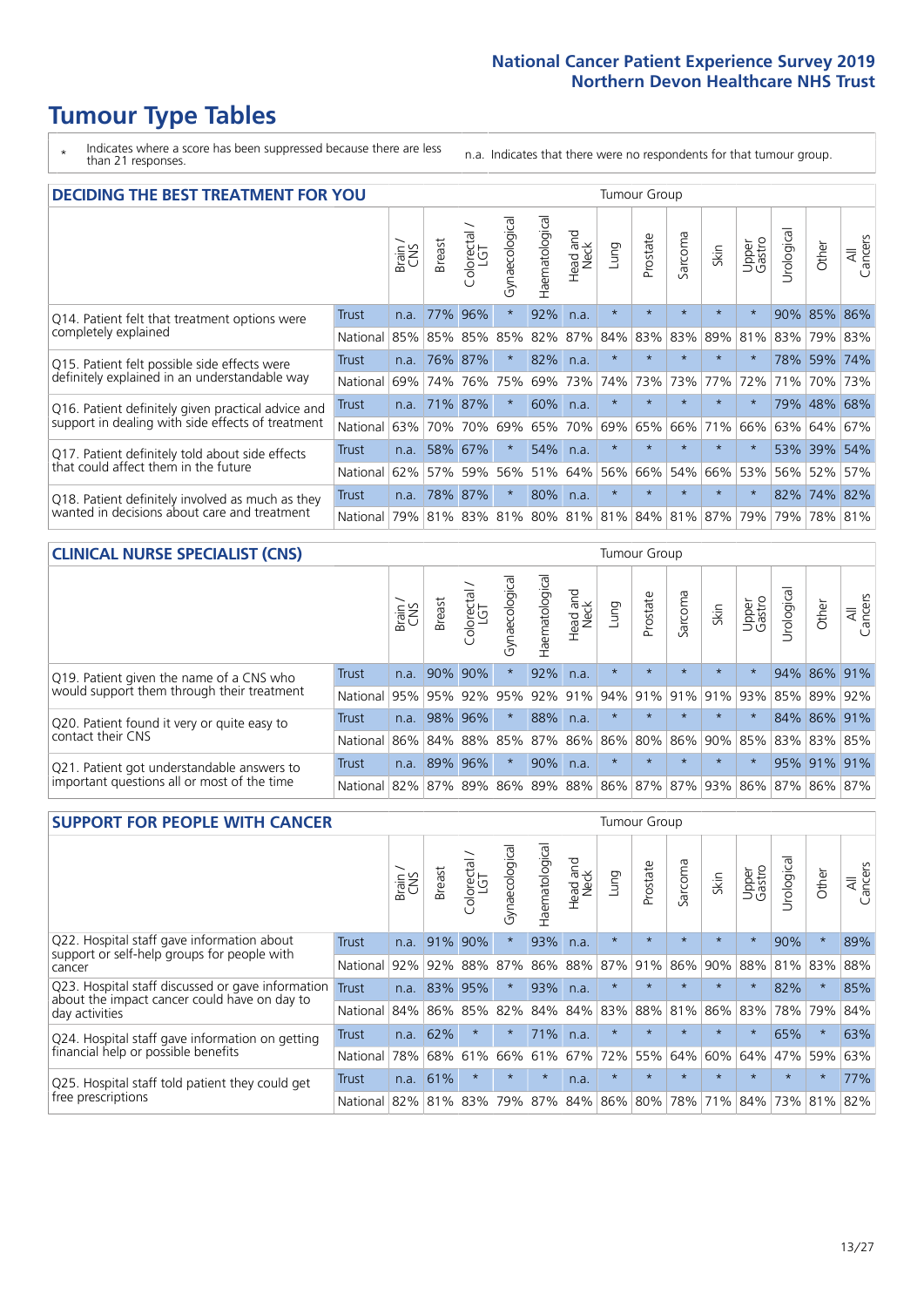# **Tumour Type Tables**

- \* Indicates where a score has been suppressed because there are less than 21 responses.
- n.a. Indicates that there were no respondents for that tumour group.

| <b>OPERATIONS</b><br>Tumour Group                                                           |          |       |               |                   |                |                       |                  |             |          |         |         |                 |                     |         |                |
|---------------------------------------------------------------------------------------------|----------|-------|---------------|-------------------|----------------|-----------------------|------------------|-------------|----------|---------|---------|-----------------|---------------------|---------|----------------|
|                                                                                             |          | Brain | <b>Breast</b> | Colorectal<br>LGT | Gynaecological | Haematological        | Head and<br>Neck | Lung        | Prostate | Sarcoma | Skin    | Upper<br>Gastro | Urological          | Other   | All<br>Cancers |
| Q27. Beforehand, patient had all the information                                            | Trust    |       | n.a. 100%100% |                   |                | $\star$               | n.a.             | $\star$     | $\star$  | $\star$ | $\star$ |                 | 100%                | $\star$ | 100%           |
| needed about the operation                                                                  | National |       | 96% 97%       | 96%               | 96%            | 94%                   |                  | 96% 95% 97% |          | 95%     | 96%     | 96%             | 95% 95%             |         | 96%            |
| Q28. Afterwards, staff completely explained how<br>operation had gone in understandable way | Trust    | n.a.  | 81% 92%       |                   | $\star$        | $\star$               | n.a.             | $\star$     | $\star$  | $\star$ | $\star$ | $\star$         | 81%                 | $\star$ | 82%            |
|                                                                                             | National | 76%   |               | 79% 83%           | 79%            | 78%   79%   79%   78% |                  |             |          |         |         |                 | 80% 82% 79% 76% 77% |         | 79%            |

### **HOSPITAL CARE AS AN INPATIENT** Tumour Group

|                                                                                                                      |              | Brain | Breast  | $\overline{\phantom{0}}$<br>Colorectal /<br>LGT | Gynaecological | Haematological | Head and<br>Neck | Lung    | Prostate | Sarcoma | Skin        | Upper<br>Gastro | Urological | Other   | All<br>Cancers |
|----------------------------------------------------------------------------------------------------------------------|--------------|-------|---------|-------------------------------------------------|----------------|----------------|------------------|---------|----------|---------|-------------|-----------------|------------|---------|----------------|
| Q30. Hospital staff didn't talk in front of patient                                                                  | <b>Trust</b> | n.a.  | $\star$ | 91%                                             | $\star$        | $\star$        | n.a.             | $\star$ | $\star$  | $\star$ | $\star$     | $\star$         | 83%        | $\star$ | 83%            |
| as if patient wasn't there                                                                                           | National     | 81%   | 86%     | 81%                                             | 83%            | 84%            | 83%              | 81%     | 88%      | 86%     | 86%         | 81%             | 83%        | 82%     | 84%            |
| Q31. Patient had confidence and trust in all                                                                         | <b>Trust</b> | n.a.  | $\star$ | 82%                                             |                | $\star$        | n.a.             | $\star$ | $\star$  | $\star$ | $\star$     |                 | 91%        | $\star$ | 78%            |
| doctors treating them                                                                                                | National     | 82%   | 83%     | 85%                                             | 83%            | 82%            |                  | 87% 83% | 89%      | 86%     | 85%         | 81%             | 85%        | 80%     | 84%            |
| Q32. Patient's family or someone close definitely<br>felt able to talk to a doctor                                   | <b>Trust</b> | n.a.  | $\star$ | $\star$                                         | $\star$        | $\star$        | n.a.             | $\star$ | $\star$  | $\star$ | n.a.        |                 | $\star$    | $\star$ | 75%            |
|                                                                                                                      | National     | 67%   | 72%     | 73%                                             | 72%            | 74%            | 75%              | 74%     | 72%      | 71%     | 74%         | 73%             | 71%        | 69%     | 72%            |
| Q33. Patient had confidence and trust in all the<br>ward nurses treating them                                        | <b>Trust</b> | n.a.  | $\star$ | 77%                                             | $\star$        | $\star$        | n.a.             | $\star$ | $\star$  | $\star$ | $\star$     | $\star$         | 83%        | $\star$ | 76%            |
|                                                                                                                      | National     | 72%   | 73%     | 72%                                             |                | 71% 77%        | 75%              | 77%     | 79%      | 74%     | 75%         | 73%             | 77%        | 69%     | 74%            |
| Q34. Patient thought there were always or nearly<br>always enough nurses on duty to care for them                    | <b>Trust</b> | n.a.  | $\star$ | 73%                                             | $\star$        | $\star$        | n.a.             | $\star$ | $\star$  | $\star$ | $\star$     | $\star$         | 79%        | $\star$ | 70%            |
|                                                                                                                      | National     | 68%   | 64%     | 62%                                             | 63%            | 63%            | 65%              | 68%     | 72%      | 65%     | 70%         | 65%             | 66%        | 60%     | 64%            |
| Q35. All hospital staff asked patient what name                                                                      | Trust        | n.a.  | $\star$ | 82%                                             | $\star$        | $\star$        | n.a.             | $\star$ | $\star$  | $\star$ | $\star$     | $\star$         | 92%        | $\star$ | 81%            |
| they prefer to be called by                                                                                          | National     | 68%   | 62%     | 74%                                             | 65%            | 72%            | 71%              | 76%     | 72%      | 74%     | 70%         | 78%             | 76%        | 69%     | 71%            |
| Q36. Patient always given enough privacy when                                                                        | Trust        | n.a.  | $\star$ | 91%                                             | $\star$        | $\star$        | n.a.             | $\star$ | $\star$  | $\star$ | $\star$     | $\star$         | 92%        | $\star$ | 87%            |
| discussing condition or treatment                                                                                    | National     | 78%   | 84%     | 85%                                             | 81%            | 86%            |                  | 87% 84% | 88%      | 84%     | 84%         | 84%             | 85%        | 82%     | 85%            |
| Q37. Patient definitely found hospital staff to                                                                      | <b>Trust</b> | n.a.  | $\star$ | $\star$                                         | n.a.           | $\star$        | n.a.             | $\star$ | $\star$  | $\star$ | $\star$     | $\star$         | $\star$    | $\star$ | 58%            |
| discuss worries or fears during their inpatient visit                                                                | National     | 45%   | 51%     | 55%                                             |                | 51% 56%        | 52%              | 49%     | 53%      | 54%     | 51%         | 53%             | 49%        | 46%     | 52%            |
| Q38. Hospital staff definitely did everything they                                                                   | Trust        | n.a.  | $\star$ | 95%                                             | $\star$        | $\star$        | n.a.             | $\star$ | $\star$  | $\star$ | $\star$     | $\star$         | $\star$    | $\star$ | 85%            |
| could to help control pain                                                                                           | National     | 85%   | 83%     | 84%                                             | 82%            | 82%            | 80%              | 84%     | 85%      | 83%     | 85%         | 82%             | 81%        | 82%     | 83%            |
| Q39. Patient always felt they were treated with                                                                      | Trust        | n.a.  | $\star$ | 95%                                             | $\star$        | $\star$        | n.a.             | $\star$ | $\star$  | $\star$ | $\star$     |                 | 96%        | $\star$ | 90%            |
| respect and dignity while in hospital                                                                                | National     | 85%   | 87%     | 87%                                             | 85%            | 89%            | 87%              | 88%     | 91%      | 89%     | 89%         | 88%             | 90%        | 86%     | 88%            |
| Q40. Patient given clear written information<br>about what should or should not do after leaving                     | <b>Trust</b> | n.a.  | $\ast$  | 71%                                             |                | $\star$        | n.a.             | $\star$ | $\star$  | $\star$ | $\star$     | $\star$         | 87%        | $\star$ | 83%            |
| hospital                                                                                                             | National     | 80%   | 89%     | 86%                                             | 86%            | 83%            |                  | 87% 82% | 91%      | 85%     | 90%         | 82%             | 87%        | 83%     | 86%            |
| Q41. Hospital staff told patient who to contact<br>if worried about condition or treatment after<br>leaving hospital | <b>Trust</b> | n.a.  | $\star$ | 95%                                             | $\star$        | $\star$        | n.a.             | $\star$ | $\star$  | $\star$ | $\star$     | $\star$         | 86%        | $\star$ | 91%            |
|                                                                                                                      | National     | 94%   | 95%     |                                                 |                | 95% 93% 96%    |                  | 93% 92% | 96%      |         | 94% 95% 92% |                 | 92%        | 93%     | 94%            |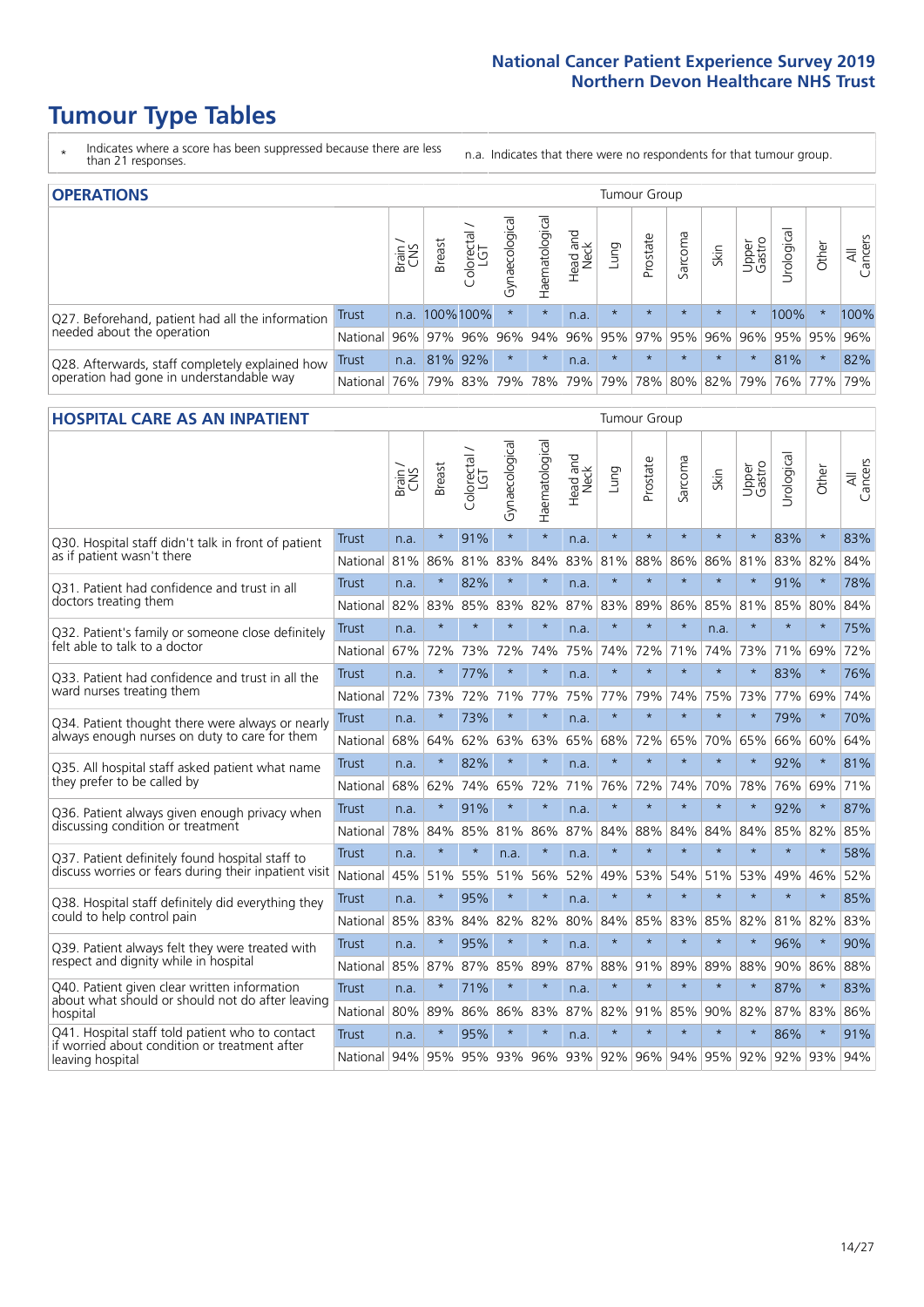# **Tumour Type Tables**

- \* Indicates where a score has been suppressed because there are less than 21 responses.
- n.a. Indicates that there were no respondents for that tumour group.

| <b>HOSPITAL CARE AS A DAY PATIENT / OUTPATIENT</b><br><b>Tumour Group</b>                                             |              |       |               |                         |                |                |                         |         |          |             |         |                 |            |              |                |
|-----------------------------------------------------------------------------------------------------------------------|--------------|-------|---------------|-------------------------|----------------|----------------|-------------------------|---------|----------|-------------|---------|-----------------|------------|--------------|----------------|
|                                                                                                                       |              | Brain | <b>Breast</b> | olorectal /<br>LGT<br>Ũ | Gynaecological | Haematological | ead and<br>Neck<br>Head | Lung    | Prostate | arcoma<br>S | Skin    | Upper<br>Gastro | Jrological | Other        | All<br>Cancers |
| Q43. Patient definitely found hospital staff to                                                                       | Trust        | n.a.  | 72%           | 91%                     | $\star$        | 80%            | n.a.                    | $\star$ | $\star$  | $\star$     | $\star$ | $\star$         | 81%        | 62%          | 78%            |
| discuss worries or fears during their outpatient or<br>day case visit                                                 | National     | 66%   | 68%           | 73%                     | 70%            | 73%            | 72%                     | 70%     | 74%      | 72%         | 72%     | 71%             | 67%        | 68%          | 71%            |
| Q44. Cancer doctor had the right documents at<br>patient's last outpatient appointment                                | Trust        | n.a.  | 95%           | 100%                    | $\star$        | 95%            | n.a.                    | $\star$ | $\star$  | $\star$     | $\star$ | $\star$         |            | 98% 100% 97% |                |
|                                                                                                                       | National     | 94%   | 96%           | 96%                     | 96%            | 97%            | 96%                     | 96%     | 96%      | 96%         | 96%     | 94%             | 96%        | 95%          | 96%            |
| Q46. Beforehand patient completely had                                                                                | Trust        | n.a.  | 95%           | $\star$                 | n.a.           | $\star$        | n.a.                    | n.a.    | $\star$  | n.a.        | n.a.    | $\star$         | $\star$    | $\star$      | 95%            |
| all information needed about radiotherapy<br>treatment                                                                | National     | 91%   | 88%           | 83%                     | 88%            | 84%            | 86%                     | 86%     | 88%      | 88%         | 84%     | 86%             | 83%        | 84%          | 86%            |
| Q47. Patient completely given understandable                                                                          | <b>Trust</b> | n.a.  | 57%           | $\star$                 | n.a.           | $\star$        | n.a.                    | n.a.    | $\star$  | n.a.        | n.a.    | $\star$         | n.a.       | $\star$      | 66%            |
| information about whether radiotherapy was<br>working                                                                 | National     | 56%   | 60%           | 57%                     | 61%            | 62%            | 63%                     | 59%     | 60%      | 67%         | 57%     | 52%             | 59%        | 59%          | 60%            |
| Q49. Beforehand patient completely had all                                                                            | Trust        | n.a.  | $\star$       | $\star$                 | $\star$        | 93%            | n.a.                    | $\star$ | $\star$  | $\star$     | $\star$ | $\star$         | $\star$    | $\star$      | 86%            |
| information needed about chemotherapy<br>treatment                                                                    | National     | 80%   | 82%           | 86%                     | 87%            | 85%            | 79%                     | 84%     | 86%      | 86%         | 90%     | 84%             | 85%        | 85%          | 84%            |
| Q50. Patient given enough information about<br>whether chemotherapy was working in a<br>completely understandable way | Trust        | n.a.  | $\star$       | $\star$                 |                | 81%            | n.a.                    | $\star$ | $\star$  | $\star$     |         |                 | $\star$    | $\star$      | 77%            |
|                                                                                                                       | National     | 54%   | 62%           | 64%                     | 68%            | 75%            |                         | 57% 67% | 66%      | 71%         | 79%     | 61%             | 68%        | 69%          | 68%            |

### **HOME CARE AND SUPPORT** Tumour Group

|                                                                                                 |              | Brain | Breast  | Colorectal<br>LGT | ᢛ<br>Gynaecologic | Haematological | Head and<br>Neck | <b>Dung</b>     | Prostate | Sarcoma | Skin    | Upper<br>Gastro | Urological | Other   | All<br>Cancers |
|-------------------------------------------------------------------------------------------------|--------------|-------|---------|-------------------|-------------------|----------------|------------------|-----------------|----------|---------|---------|-----------------|------------|---------|----------------|
| Q51. Hospital staff definitely gave family or<br>someone close all the information needed to    | <b>Trust</b> | n.a.  |         | 54% 83%           |                   | 64%            | n.a.             | $\star$         | $\star$  | $\star$ | $\star$ | $\star$         |            | 62% 52% | 62%            |
| help care at home                                                                               | National     | 58%   |         | 58% 63%           | 57%               |                |                  | 62% 67% 59% 61% |          |         | 62% 65% | 60%             | 59%        | 55%     | 60%            |
| Q52. Patient definitely given enough support<br>from health or social services during treatment | Trust        | n.a.  | 73%     |                   | $\star$           | 48%            | n.a.             | $\star$         | $\star$  |         |         | $\star$         | $\star$    | $\star$ | 60%            |
|                                                                                                 | National     | 42%   | 52%     | 60%               |                   | 45% 51%        | 59%              | 50%             | 48%      |         | 53% 57% | 54%             | 48% 51%    |         | 52%            |
| Q53. Patient definitely given enough support<br>from health or social services after treatment  | Trust        | n.a.  | $\star$ | $\star$           | $\star$           | $\star$        | n.a.             | $\star$         | $\star$  | n.a.    |         | $\star$         | $\star$    | $\star$ | 49%            |
|                                                                                                 | National     | 39%   |         | 41% 53%           | 39%               | $ 43\% $       | 56%              | 40%             | 46%      | 48%     | 59%     | 47%             | 44%        | 44%     | 45%            |

| <b>CARE FROM YOUR GENERAL PRACTICE</b>                                                                     |                      |        |               |                   |                |                | Tumour Group     |         |          |         |         |                 |                                         |              |                |
|------------------------------------------------------------------------------------------------------------|----------------------|--------|---------------|-------------------|----------------|----------------|------------------|---------|----------|---------|---------|-----------------|-----------------------------------------|--------------|----------------|
|                                                                                                            |                      | Brain, | <b>Breast</b> | Colorectal<br>LGT | Gynaecological | Haematological | Head and<br>Neck | Lung    | Prostate | Sarcoma | Skin    | Upper<br>Gastro | Urological                              | Other        | All<br>Cancers |
| Q54. GP given enough information about<br>patient's condition and treatment                                | Trust                | n.a.   |               | 98% 90%           | $\star$        | 97%            | n.a.             | $\star$ | $\star$  | $\star$ | $\star$ | $\star$         |                                         | 100% 96% 97% |                |
|                                                                                                            | National 91% 96% 95% |        |               |                   | 95%            |                |                  |         |          |         |         |                 | 96% 94% 94% 96% 94% 96% 93% 95% 94% 95% |              |                |
| Q55. General practice staff definitely did<br>everything they could to support patient during<br>treatment | Trust                | n.a.   |               | 61% 77%           | $\star$        | 48%            | n.a.             | $\star$ | $\star$  | $\star$ | $\star$ | $\star$         |                                         | 68% 52% 62%  |                |
|                                                                                                            | National             | 55%    |               | 58% 59%           | 56%            |                | 56% 59%          |         |          |         |         |                 | 56% 64% 56% 65% 59% 59% 55%             |              | 58%            |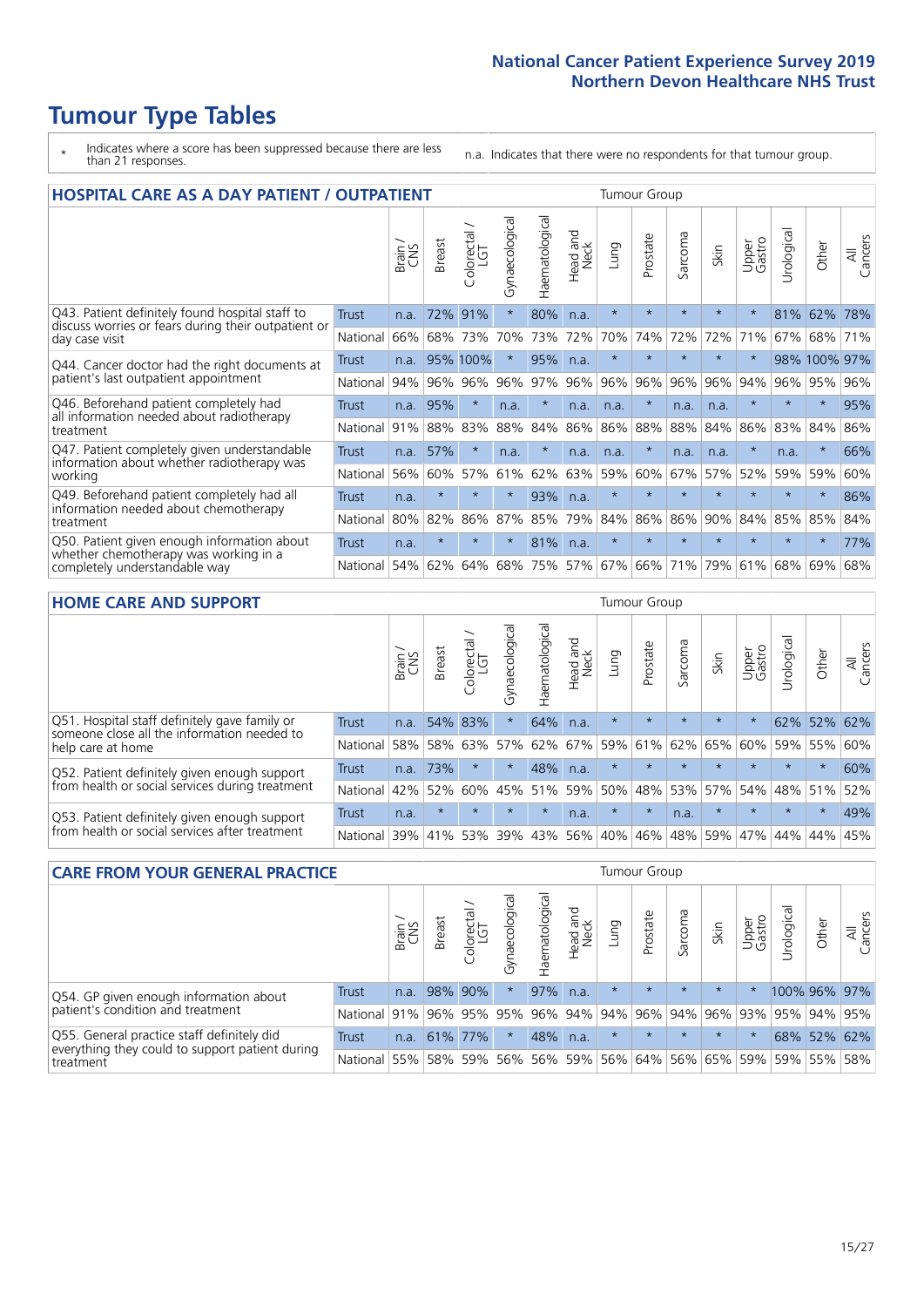# **Tumour Type Tables**

\* Indicates where a score has been suppressed because there are less than 21 responses.

n.a. Indicates that there were no respondents for that tumour group.

| <b>YOUR OVERALL NHS CARE</b>                                                                                     |              |       |               |                    |                |                |                            | Tumour Group |          |         |         |                 |            |       |                |  |  |
|------------------------------------------------------------------------------------------------------------------|--------------|-------|---------------|--------------------|----------------|----------------|----------------------------|--------------|----------|---------|---------|-----------------|------------|-------|----------------|--|--|
|                                                                                                                  |              | Brain | <b>Breast</b> | $Colored /$<br>LGT | Gynaecological | Haematological | and<br><b>Neck</b><br>Head | Lung         | Prostate | Sarcoma | Skin    | Upper<br>Gastro | Jrological | Other | All<br>Cancers |  |  |
| Q56. Different people treating and caring for<br>patient always work well together to give best<br>possible care | <b>Trust</b> | n.a.  | 78%           | 81%                |                | 71%            | n.a.                       | $\star$      | $\star$  | $\star$ | $\star$ | $\star$         | 94%        | 57%   | 78%            |  |  |
|                                                                                                                  | National     | 60%   | 73%           | 73%                | 69%            | 75%            | 73%                        | 73%          | 75%      | 70%     | 79%     | 69%             | 74%        | 68%   | 73%            |  |  |
| Q57. Patient given a care plan                                                                                   | Trust        | n.a.  | 32%           | 37%                | $\star$        | 31%            | n.a.                       | $\star$      | $\star$  | $\star$ | $\star$ | $\star$         | <b>33%</b> | 25%   | 32%            |  |  |
|                                                                                                                  | National     | 36%   | 41%           | 40%                | 34%            | 36%            | 39%                        | 36%          | 40%      | 34%     | 44%     | 36%             | 33%        | 31%   | 38%            |  |  |
| Q58. Overall the administration of care was good                                                                 | Trust        | n.a.  | 88%           | 87%                |                | 88%            | n.a.                       | $\star$      | $\star$  | $\star$ |         | $\star$         | 94%        | 87%   | 89%            |  |  |
| or very good                                                                                                     | National     | 85%   | 90%           | 88%                | 87%            | 91%            | 90%                        | 90%          | 88%      | 88%     | 90%     | 86%             | 85%        | 87%   | 89%            |  |  |
| Q59. Patient felt length of time for attending                                                                   | Trust        | n.a.  | 80%           | 90%                |                | 64%            | n.a.                       | $\star$      | 81%      | $\star$ |         | $\star$         | 92%        | 68%   | 78%            |  |  |
| clinics and appointments for cancer was about<br>right                                                           | National     | 58%   | 68%           | 73%                | 66%            | 66%            | 71%                        | 71%          | 76%      | 68%     | 73%     | 66%             | 75%        | 64%   | 69%            |  |  |
| Q60. Someone discussed with patient whether                                                                      | Trust        | n.a.  | 18%           | 34%                | $\star$        | 18%            | n.a.                       | $\star$      | $\star$  | $\star$ | $\star$ | $\star$         | 20%        | 14%   | 21%            |  |  |
| they would like to take part in cancer research                                                                  | National     | 42%   | 30%           | 32%                | 31%            | 33%            | 21%                        | 34%          | 31%      | 36%     | 20%     | 36%             | 21%        | 32%   | 30%            |  |  |
| Q61. Patient's average rating of care scored from<br>very poor to very good                                      | Trust        | n.a.  | 8.6           | 9.0                | $\star$        | 8.6            | n.a.                       | $\star$      | 8.5      | $\star$ | $\star$ | $\star$         | 9.3        | 8.5   | 8.8            |  |  |
|                                                                                                                  | National     | 8.6   | 8.9           | 8.8                | 8.7            | 8.9            | 8.8                        | 8.8          | 8.8      | 8.8     | 8.9     | 8.7             | 8.7        | 8.7   | 8.8            |  |  |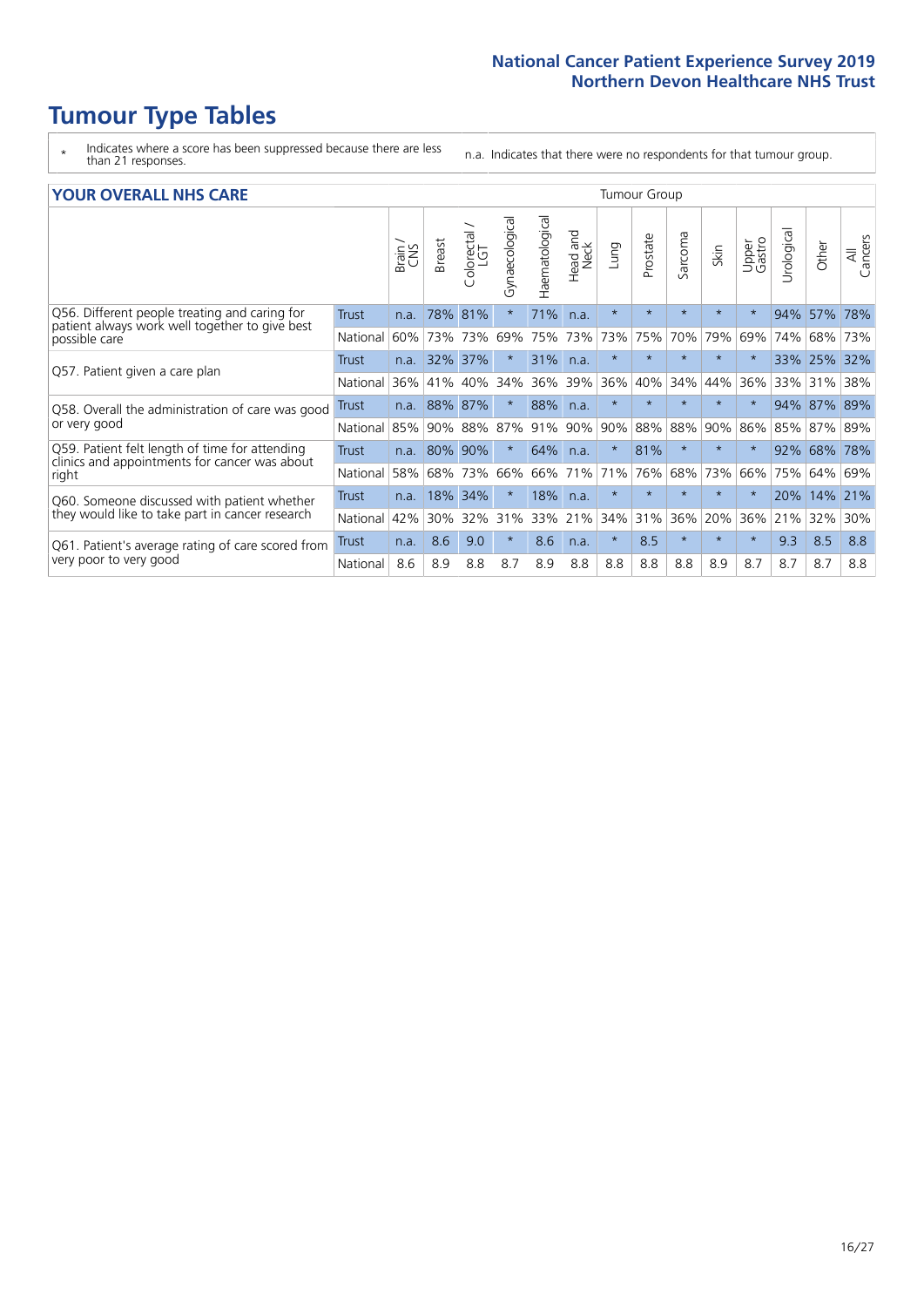### **Year on Year Charts**





### **DIAGNOSTIC TESTS**





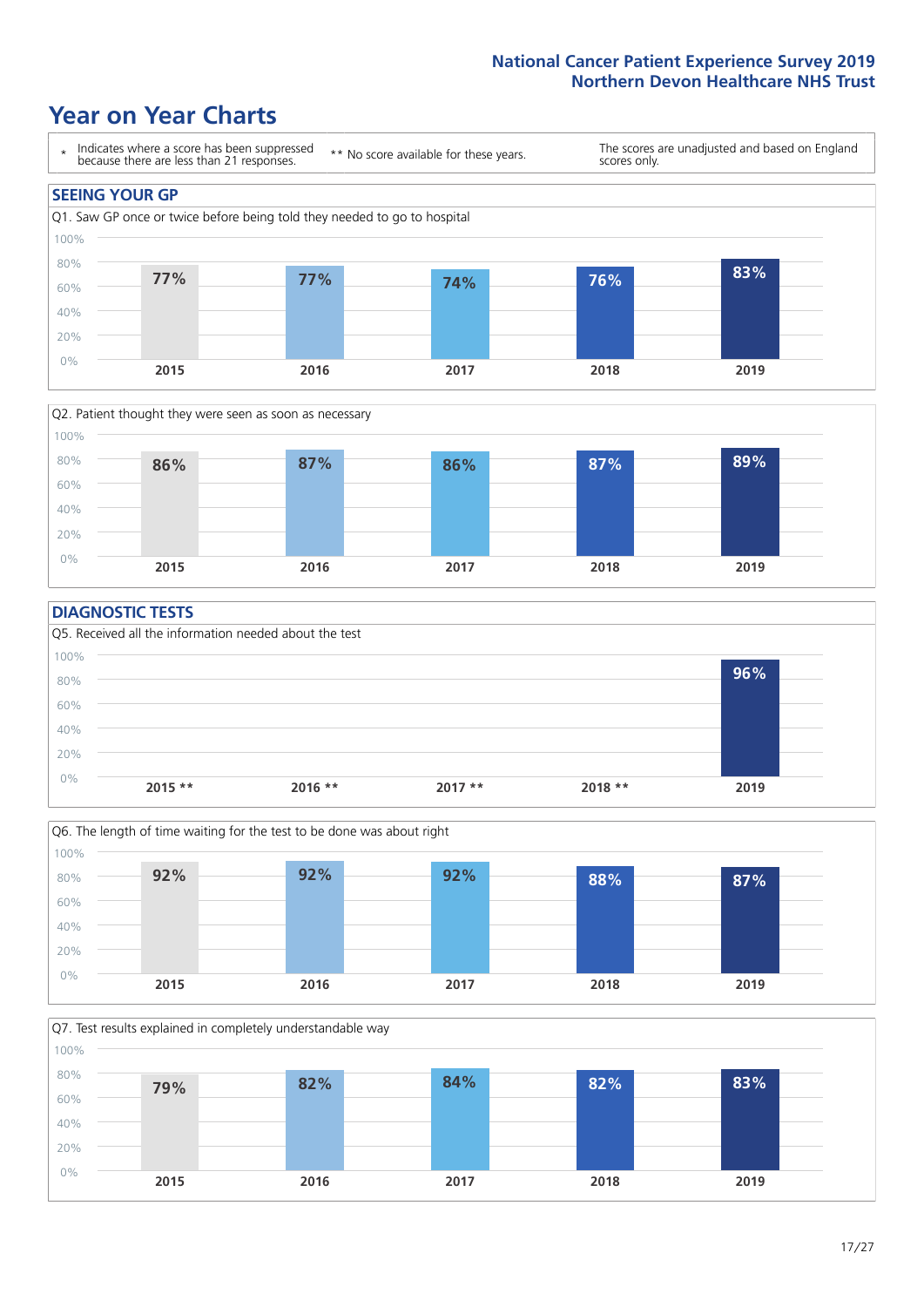







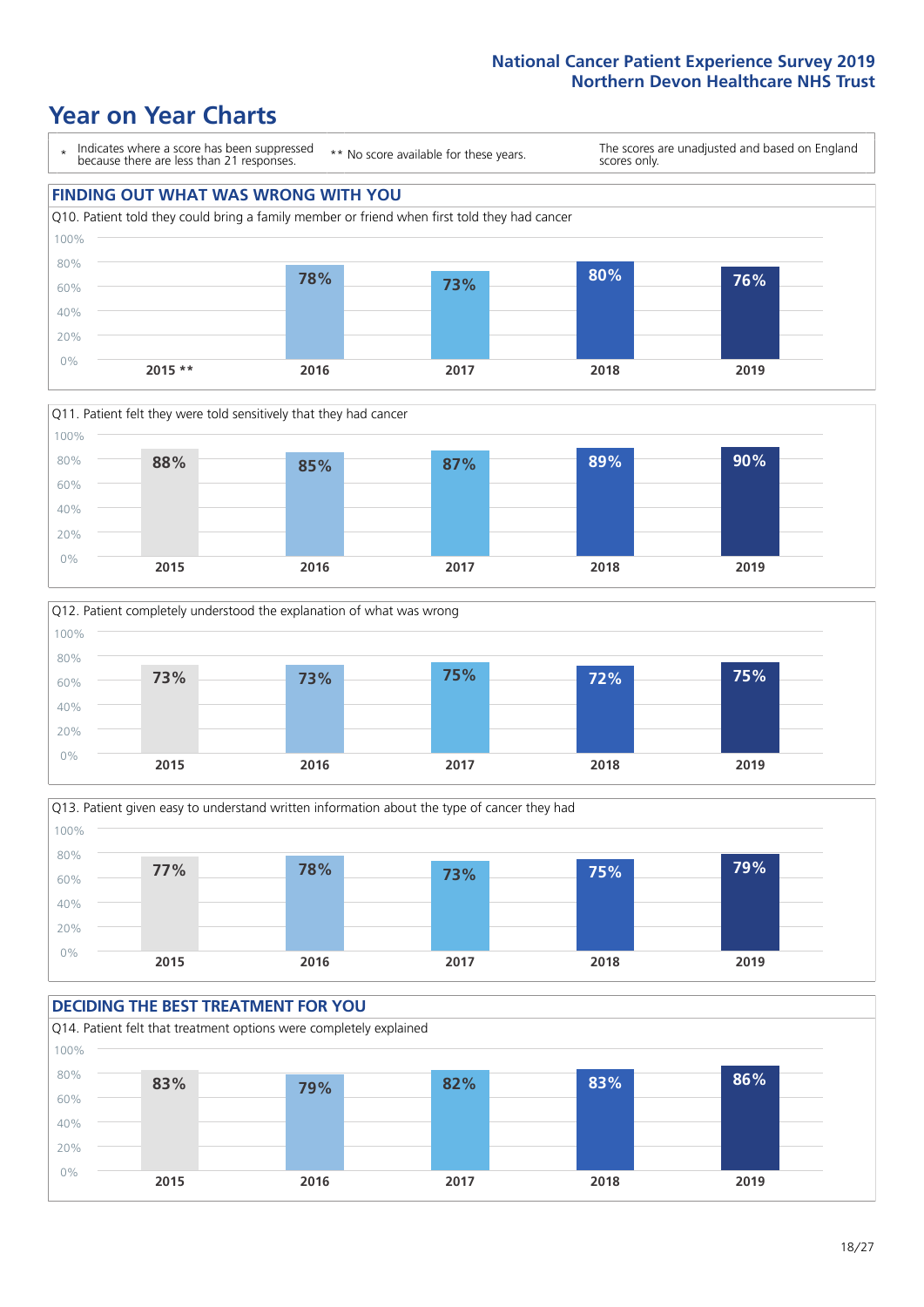





Q18. Patient definitely involved as much as they wanted in decisions about care and treatment  $0%$ 20% 40% 60% 80% 100% **2015 \*\* 2016 \*\* 2017 \*\* 2018 \*\* 2019 82%**

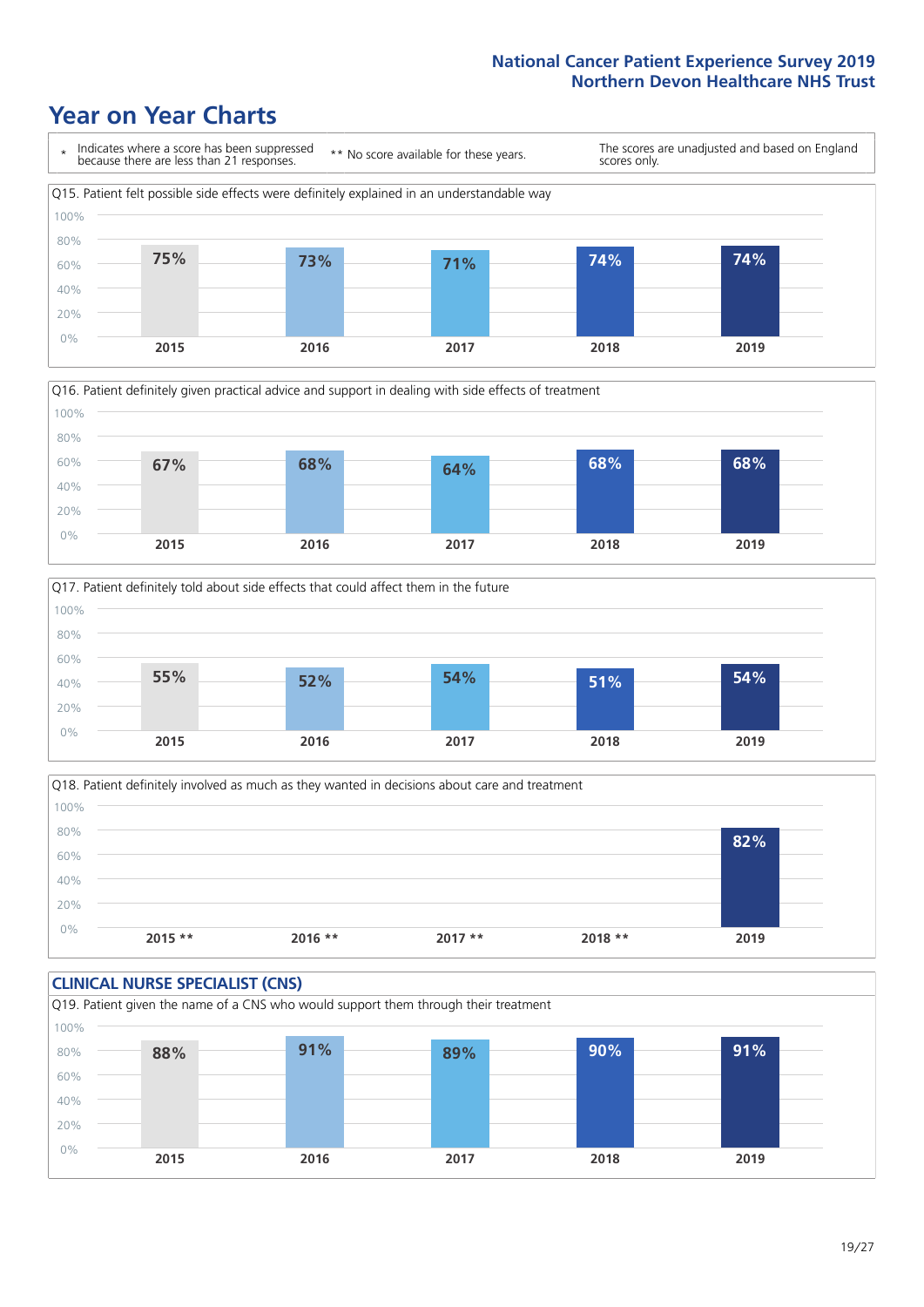









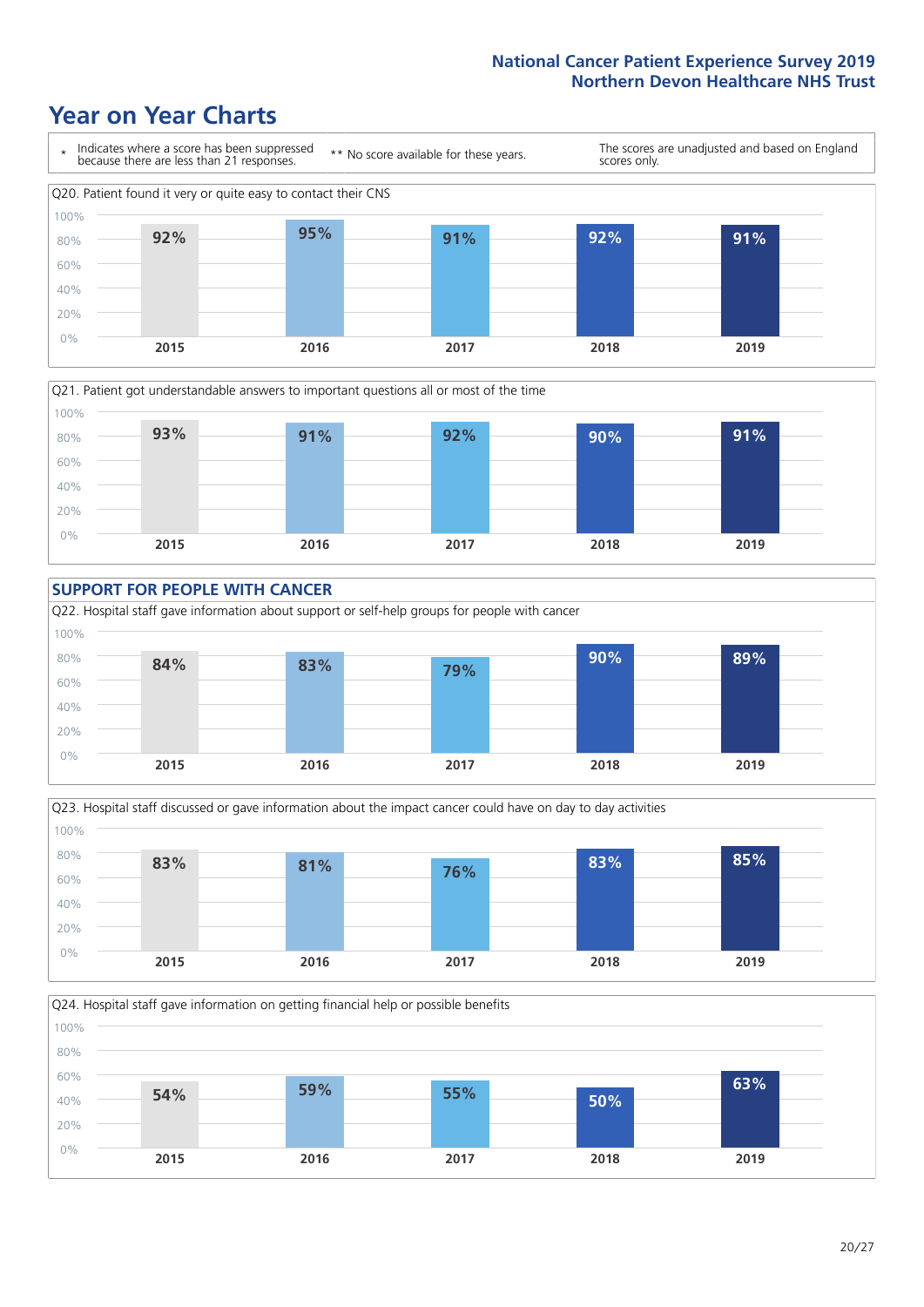### **Year on Year Charts**



#### **OPERATIONS**





### **HOSPITAL CARE AS AN INPATIENT** Q30. Hospital staff didn't talk in front of patient as if patient wasn't there 0% 20% 40% 60% 80% 100% **2015 \*\* 2016 \*\* 2017 \*\* 2018 \*\* 2019 83%**

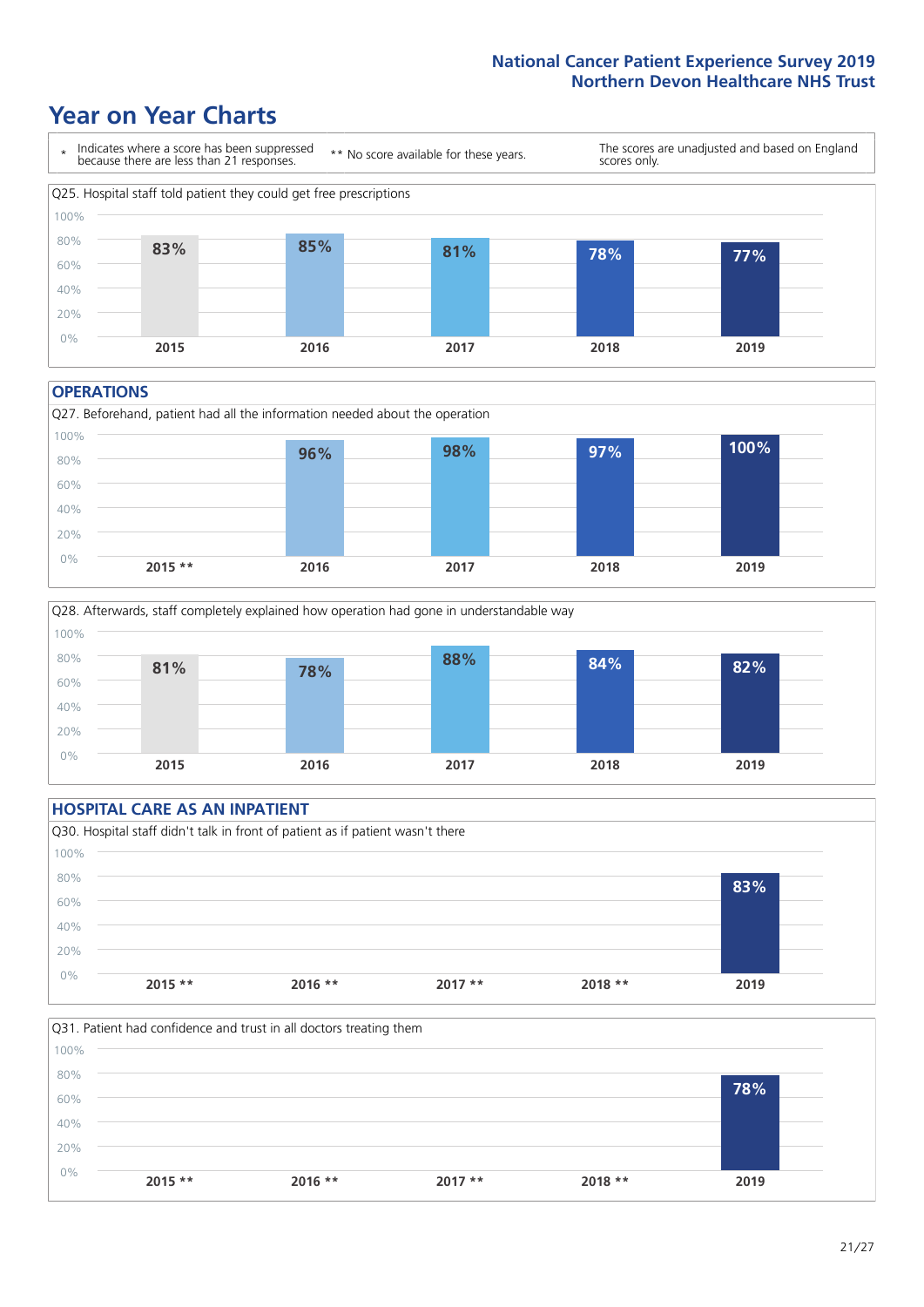







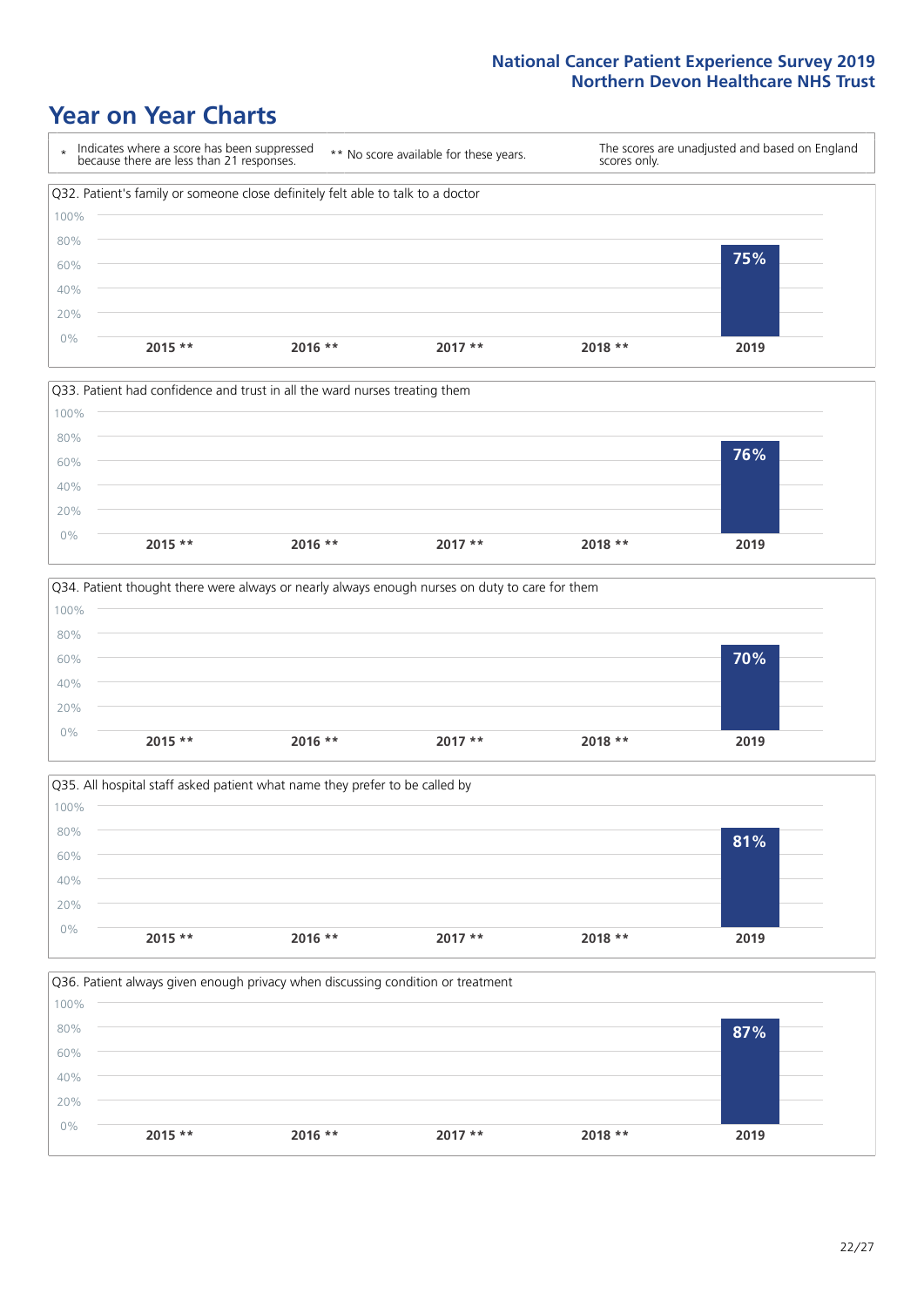







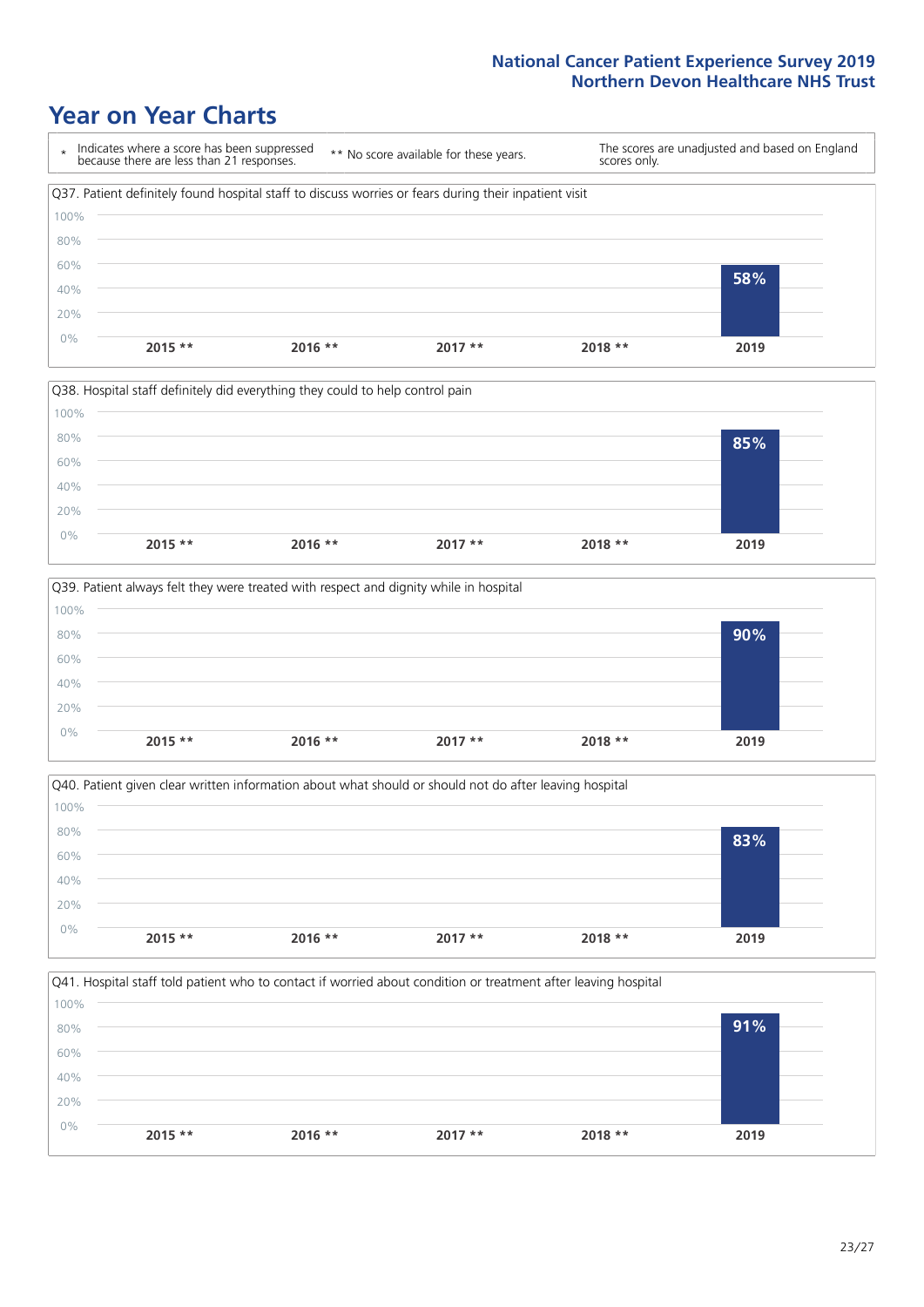### **Year on Year Charts**

\* Indicates where a score has been suppressed because there are less than 21 responses. \*\* No score available for these years. The scores are unadjusted and based on England scores only. **HOSPITAL CARE AS A DAY PATIENT / OUTPATIENT** Q43. Patient definitely found hospital staff to discuss worries or fears during their outpatient or day case visit 0% 20% 40% 60% 80% 100% **2015 2016 2017 2018 2019 75% 71% 69% 71% 78%**







Q49. Beforehand patient completely had all information needed about chemotherapy treatment 100%

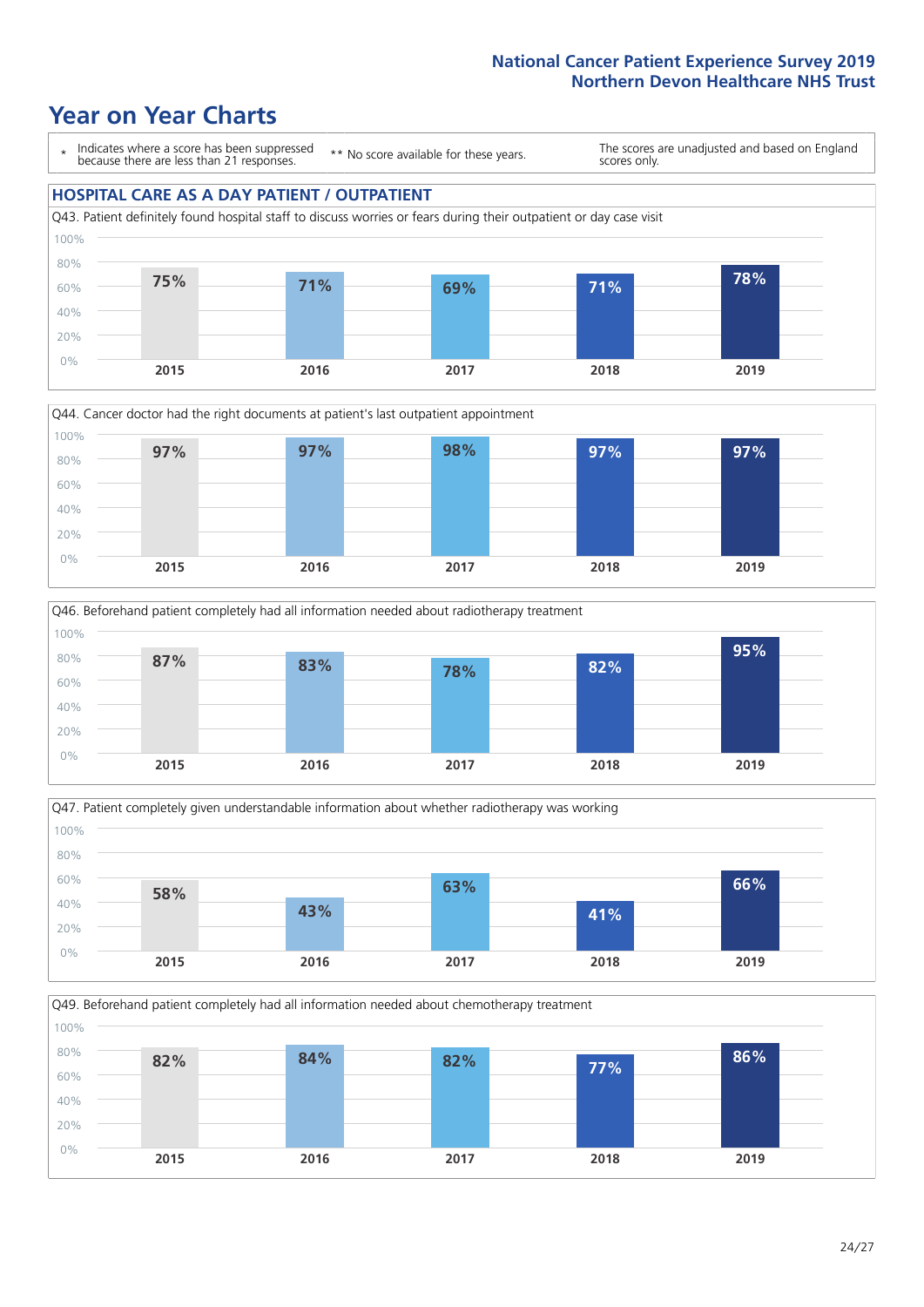### **Year on Year Charts**



#### **HOME CARE AND SUPPORT**







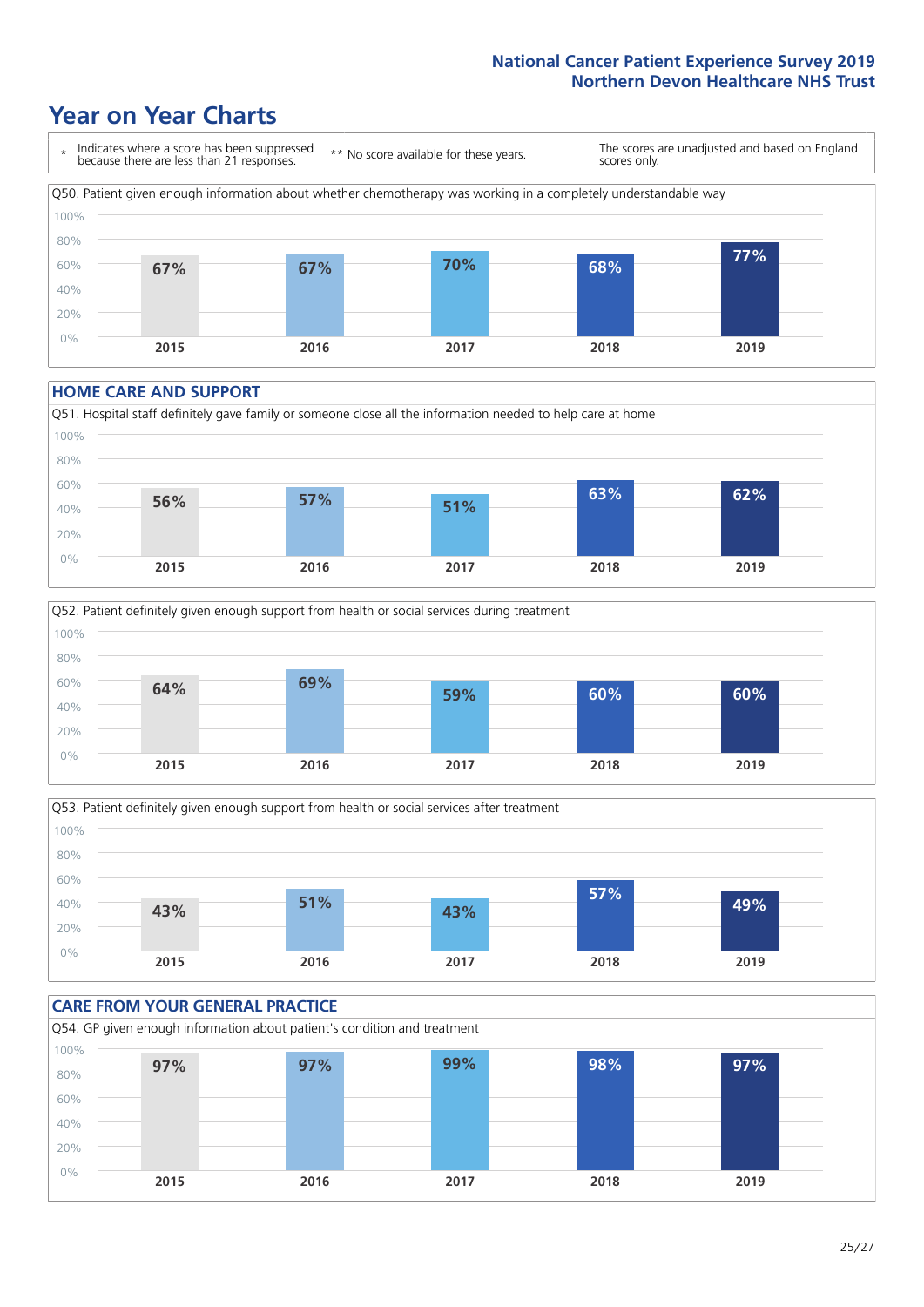### **Year on Year Charts**



#### **YOUR OVERALL NHS CARE**







Q59. Patient felt length of time for attending clinics and appointments for cancer was about right